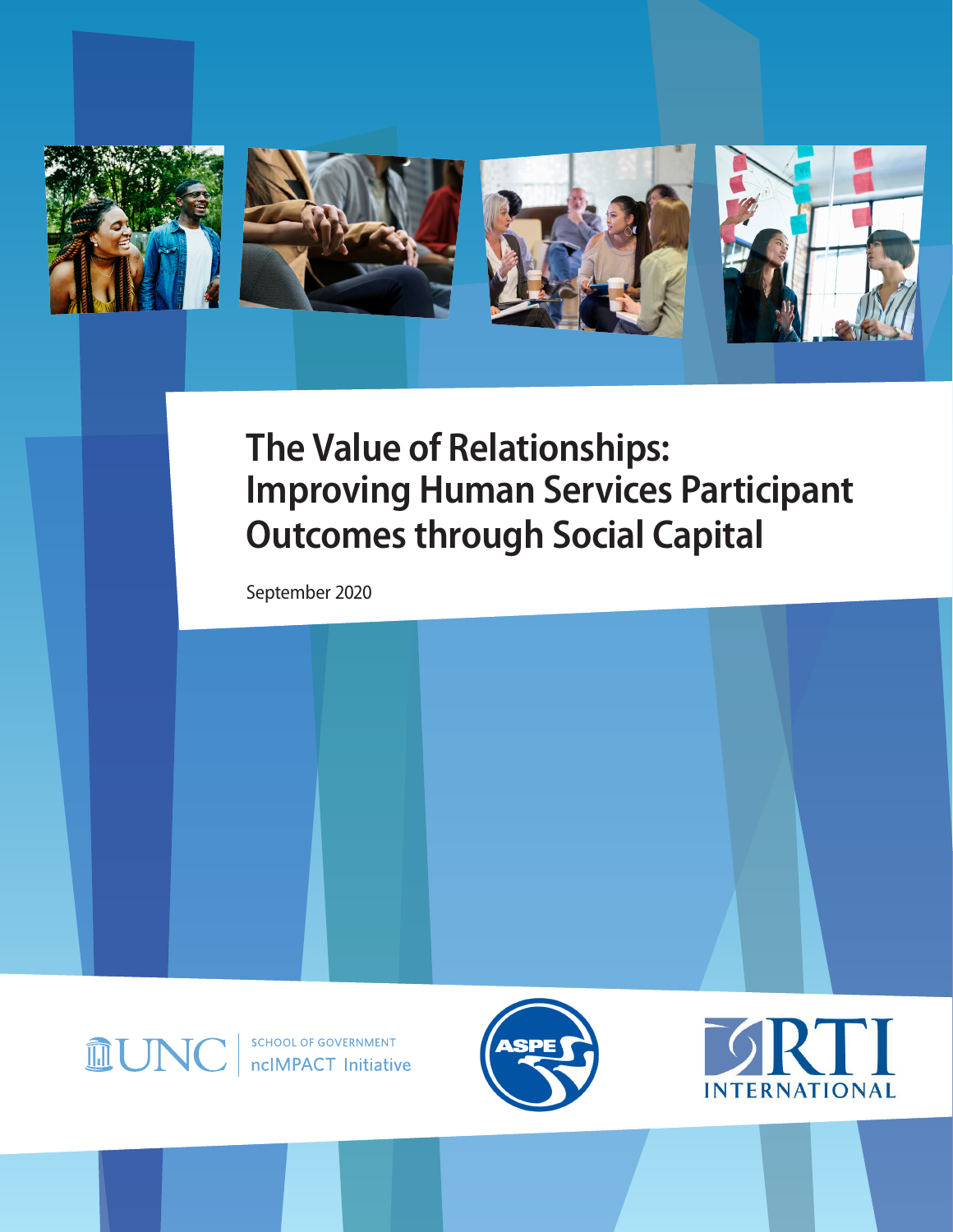

#### **ncIMPACT Initiative**

**School of Government**

**University of North Carolina at Chapel Hill**

Maureen Berner Anita Brown-Graham Brooklyn Mills



**Center on Social Determinants, Risk Behaviors, and Prevention Science**

**RTI International**

Phillip W. Graham Justin Landwehr Sarah Lawrence



**Assistant Secretary for Planning and Evaluation**

**U.S. Department of Health and Human Services**

Amanda Benton Laura Erickson Sofi Martinez

Suggested citation: M. Berner et al. (2020).*The Value of Relationships: Improving Human Services Participant Outcomes through Social Capital.* Published by U.S. Department of Health and Human Services.

For more information about this resource, please contact nclMPACT at [ncimpact@sog.unc.edu](mailto:ncimpact@sog.unc.edu) or visit <https://aspe.hhs.gov/strengthening-human-services-through-social-capital>.

This document was developed under contract HHSP233201500039I for the U.S. Department of Health and Human Services' Office of the Assistant Secretary for Planning and Evaluation.

This resource may be duplicated for noncommercial uses without permission.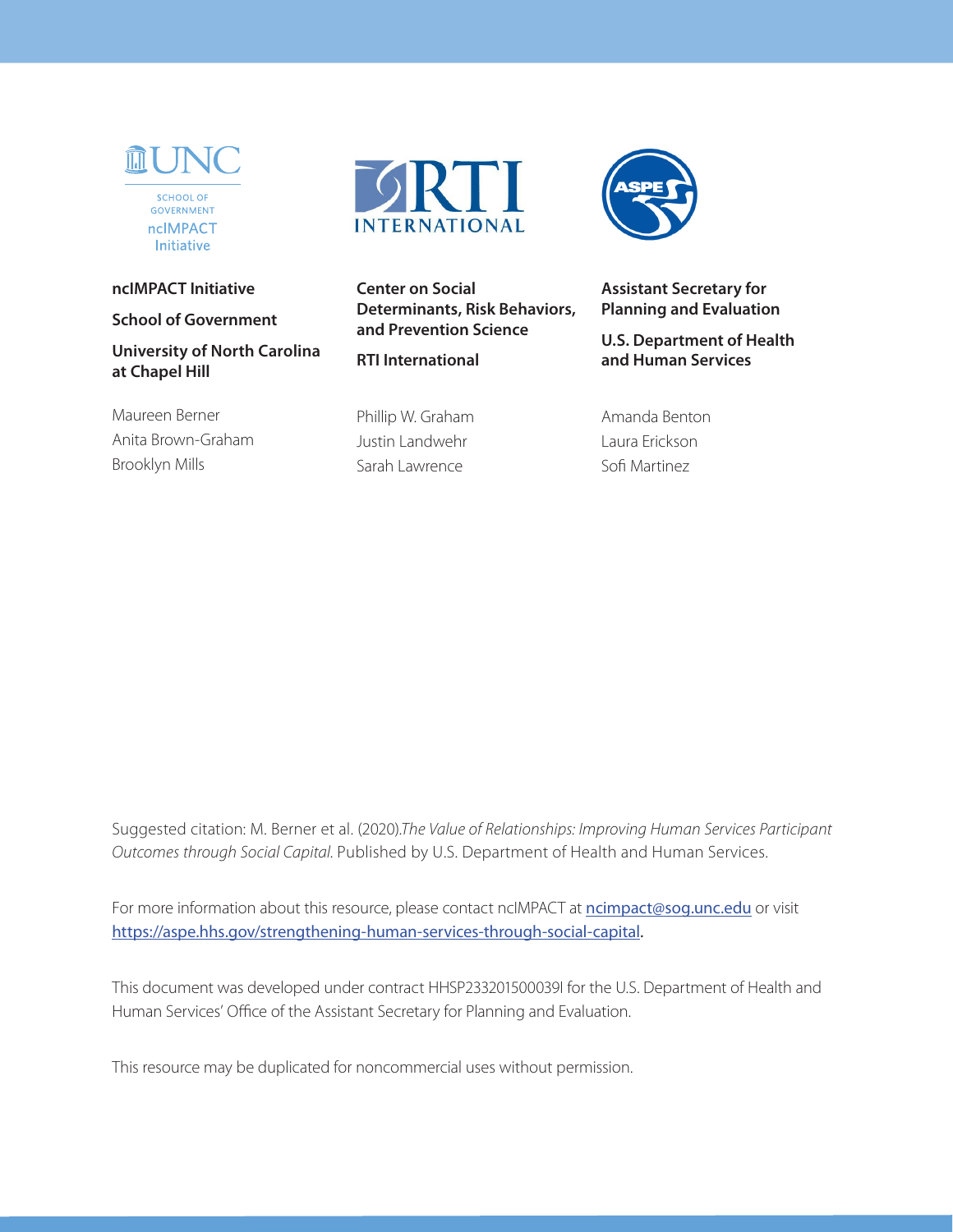# **Contents**

| Introduction                                                       | $\overline{1}$  |
|--------------------------------------------------------------------|-----------------|
| <b>What Is Social Capital?</b>                                     |                 |
| <b>How to Use This Handbook</b>                                    |                 |
| The Value of Relationships and Networks in Mobility and Well-Being | $\overline{3}$  |
| <b>Important Concepts in Social Capital</b>                        | $\overline{3}$  |
| Social Capital May Offer an Opportunity for Improved Outcomes      | $\overline{4}$  |
| <b>Emerging Social Capital Principles and Practices</b>            | $\overline{5}$  |
| <b>Principles Undergirding Social Capital Approaches</b>           | $\overline{5}$  |
| <b>Emerging Practices in Social Capital Approaches</b>             | $\underline{6}$ |
| <b>Practices in Action</b>                                         | $\underline{8}$ |
| <b>Peer Groups</b>                                                 | $\overline{8}$  |
| <b>Meaningful Engagement</b>                                       | $\overline{11}$ |
| Leveraging Organizational Relationships                            | 13              |
| <b>Technology</b>                                                  | 15              |
| <b>Using Data to Inform Decisions</b>                              | 17              |
| <b>Fostering Opportunities for Organic Connections</b>             | 19              |
| Qualified Individuals or Alumni in Programming and Staffing        | 21              |
| <b>Emphasis on Accountability</b>                                  | 23              |
| <b>Notes</b>                                                       | 25              |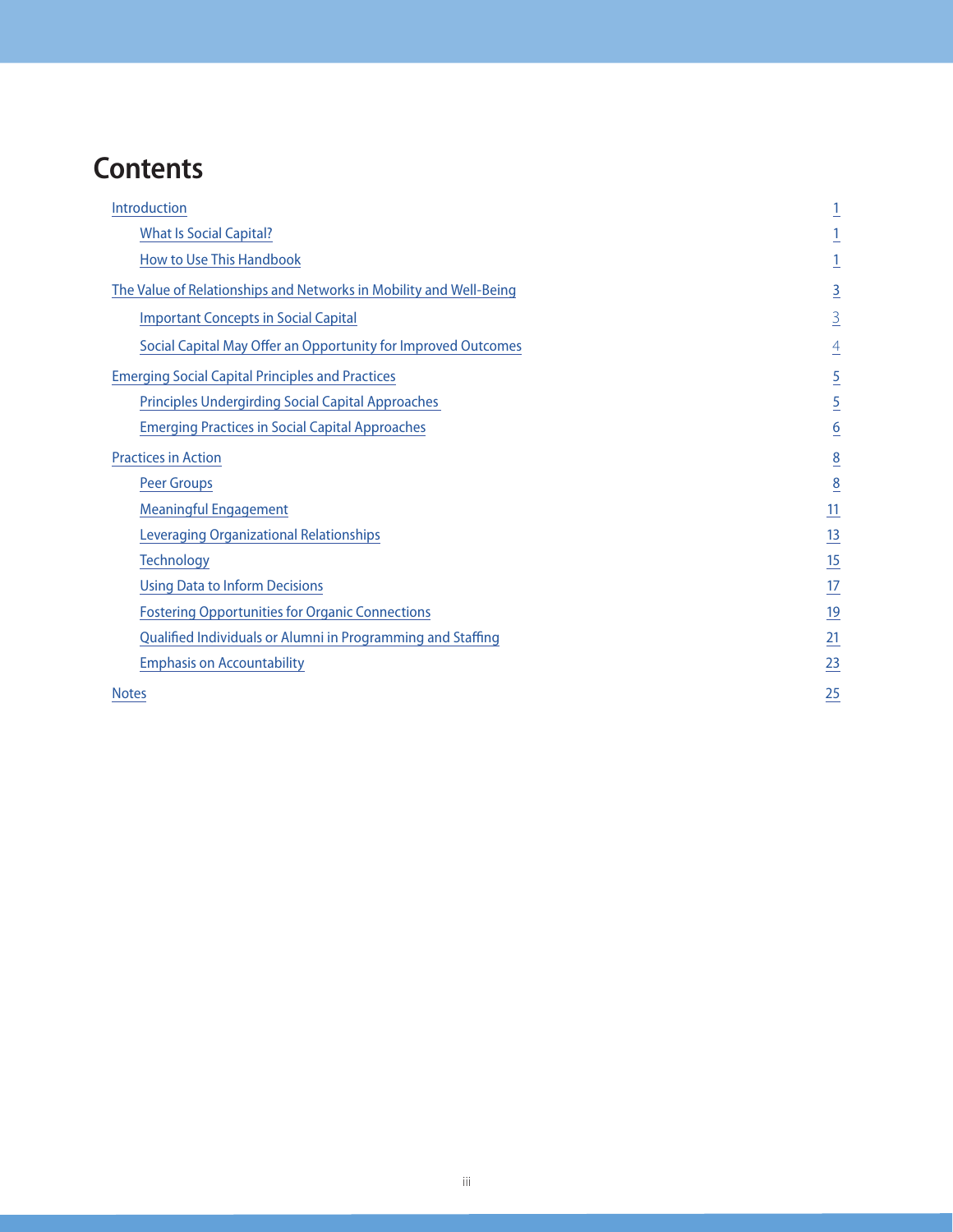# <span id="page-3-0"></span>**Introduction**

Social capital focuses on the personal relationships and networks that each of us has and how we use them. For many human service program managers, social capital may be key to reaching program goals. In fact, whatever your role in the organization, your skill at helping participants build and benefit from their own social capital may in some cases be as central to your program's success as securing funding.

This handbook offers you the opportunity to better understand the concept and value of social capital, explore a constellation of guiding principles that underlie social-capital-related work, and implement some specific practices to help your program participants build and use social capital to improve their future through potential reductions in poverty, increases in employment, and improvements in well-being.

# <span id="page-3-1"></span>**What Is Social Capital?**

*Social capital* refers to connections, networks, or relationships among people and the value that arises from them. It can be accessed or mobilized to help individuals succeed in life. It provides information, emotional or financial support, and other resources. Examples of ways to build social capital include being part of faith-based networks, participating in mentoring, and engaging in peer support.

It also increases levels of trust, which can allow people to more easily work together to achieve shared goals. While we focus on positive social capital, social capital can be negative if it reinforces existing networks that exclude individuals who are already isolated or marginalized.

## <span id="page-3-2"></span>**How to Use This Handbook**

This handbook was developed as a go-to resource for human services program managers and key frontline staff. Building on what we found in over a year of study, we present practical ways to implement findings from the experiences of programs that have a strong emphasis on social capital. We hope to illustrate innovative strategies in which tapping into the value of relationships and networks can help programs achieve their goals.

This handbook explains the different types of positive social capital that programs seek to build and explores related emerging principles and practices. It also provides tools and information that can be used to develop and leverage individualized social capital. The practice sections include specific program examples and worksheets with questions for managers to ask themselves.

# How Did We Develop This Handbook?

To develop this handbook, we gathered information in a variety of ways: engaging a panel of national experts for interviews and focus groups, conducting a national scan of notable organizations that use social capital, and visiting agencies in person and conducting phone interviews with human services programs that use social capital strategies. Throughout our work, we continued to review new literature to ensure that this handbook reflects the most current thinking at the time of publication.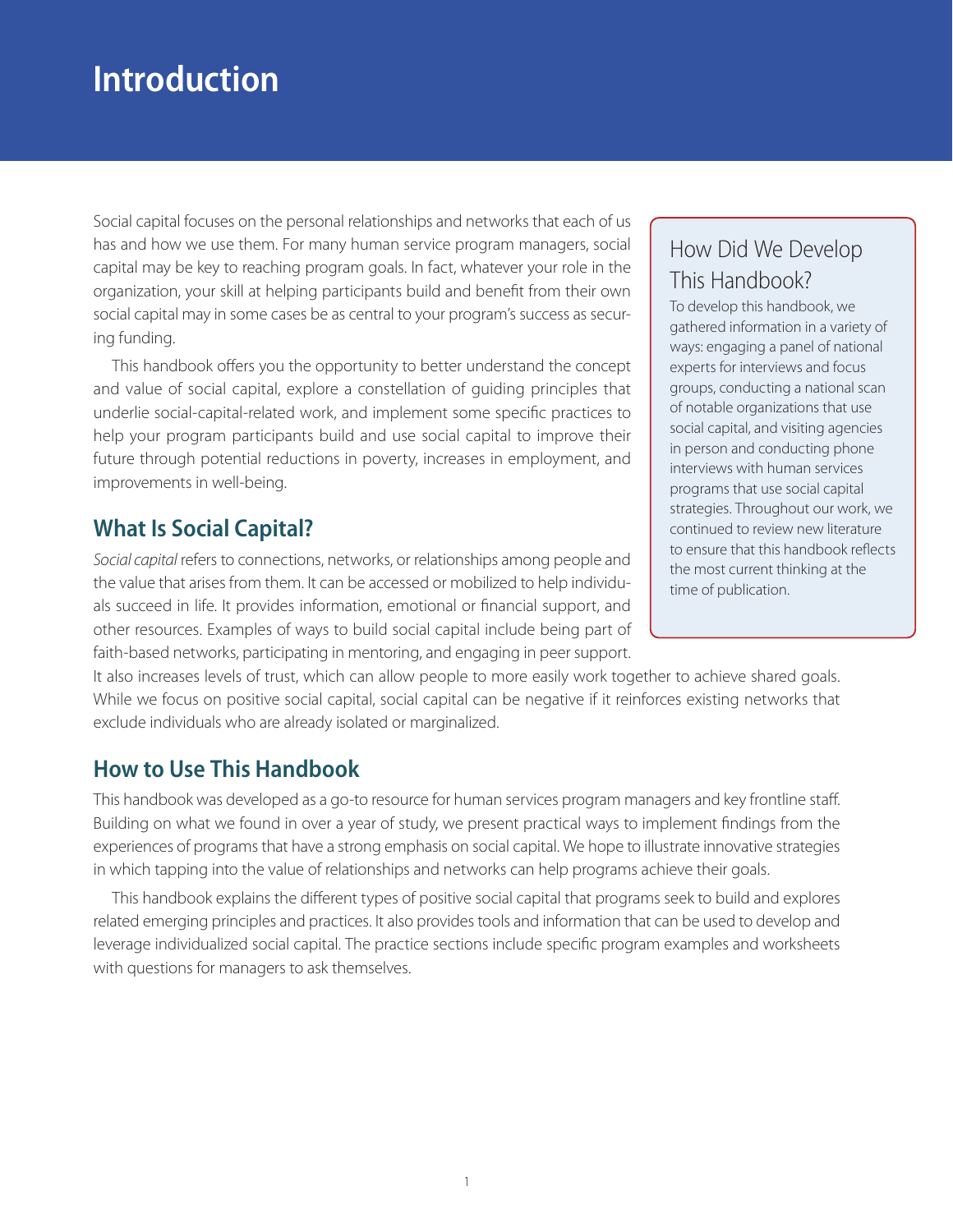The following are some ways to use this handbook to help your organization intentionally and effectively engage in social-capital-based efforts.

#### **STEP 1:** If possible, consider forming an implementation team and use the handbook as a quide for discussions and action.

- Decide whom you need on your team and work with them as partners.
- Include current and former program participants on your team when possible. They can help you understand how and why relationships work to support program outcomes.

#### **STEP 2:** If your team is unfamiliar with the concepts underlying the term *social capital*, review the basics outlined in the following sections with your staff, program participants, and other stakeholders.

- Understand how social capital can contribute to your program's success. You may already work hard to facilitate useful relationships, and yet you may have never used the term *social capital*. That's fine, because this handbook will help you and your colleagues develop a shared understanding of the concept. It focuses on the most relevant concepts in the research.
- Discuss these concepts with your team and how they might fit your program's context. Try to get everyone in the organization on the same page about these concepts.

#### **STEP 3:** Consider the emerging practices detailed in this handbook and review the examples to see which ones may be most relevant for your organization.

- Review the emerging practices to understand the wide range of ways organizations directly use and build participants' social capital. Even if some do not fit immediately within your program, they may be options for the future or may inspire new ways of thinking about how you do your work now.
- Assess how you are already building and using social capital as well as what you are hoping to achieve through these efforts for the people you serve.

**STEP 4:** Review the worksheets throughout the handbook. For each emerging practice, we have included a short worksheet for you to consider. These worksheets may help you in thinking about whether and how to use these suggestions in your organization.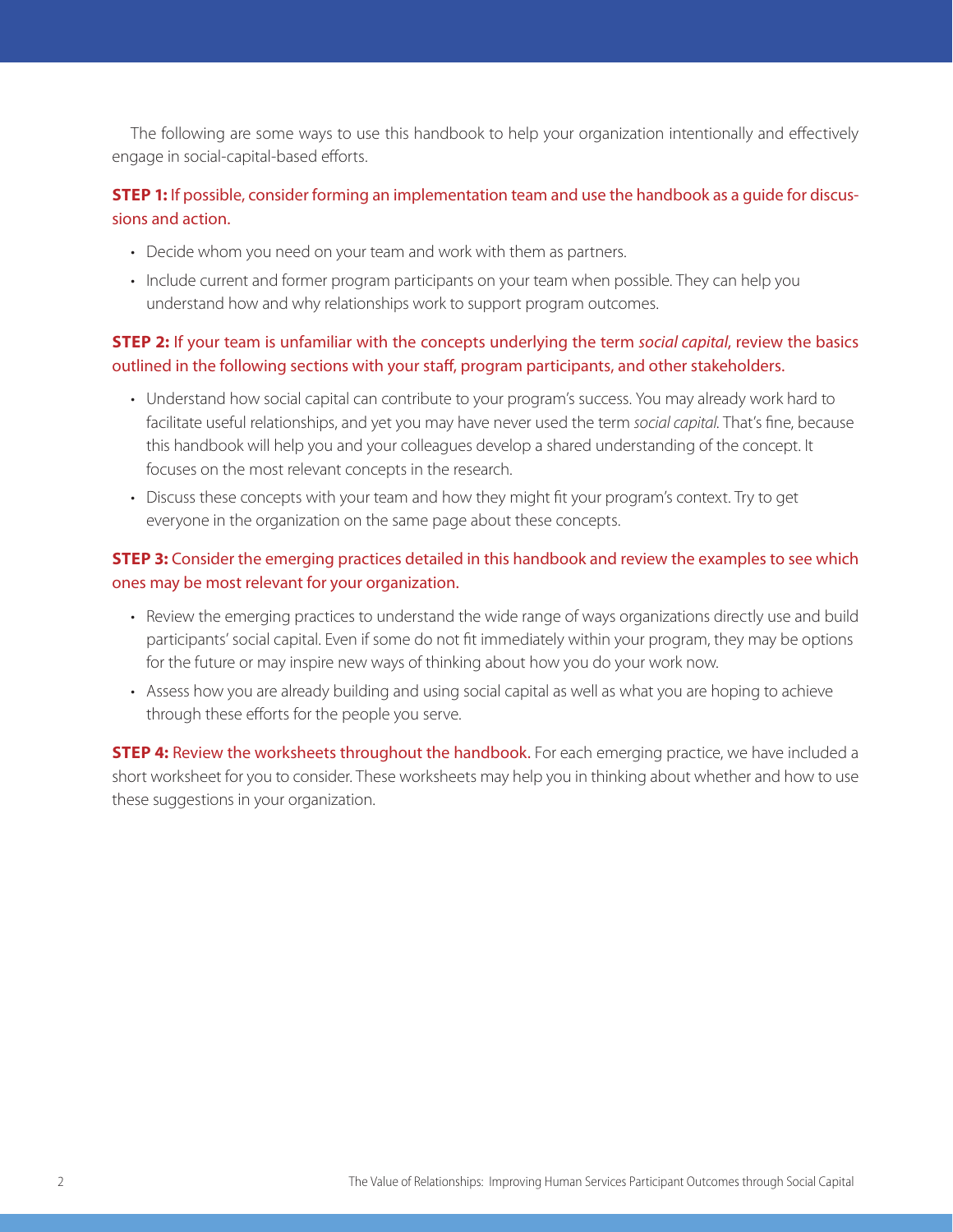# <span id="page-5-0"></span>**The Value of Relationships and Networks in Mobility and Well-Being**

Social capital, or the connections, networks, and relationships among people and the value they provide, can be used by executive directors, managers, and frontline practitioners in human services programs. For decades, researchers have explored how relationships impact people's personal and professional success,<sup>1</sup> and many practitioners instinctively look to relationships as a strategy to support program goals.

Forming relationships is a fundamental part of being human. Our relationships create a support structure and opportunities to grow and improve in our circumstances. For that reason, human service organizations consider relationships and social networks, along with other assets such as funding or buildings, as resources to be nurtured, developed, and implemented to help improve the health, well-being, and economic circumstances of our communities.

This thinking is supported by research indicating that the more we connect with others, the more we trust them and the more we can work together effectively to reach shared goals.<sup>2</sup>

## <span id="page-5-1"></span>**Important Concepts in Social Capital**

Each person has valuable relationships, or social capital, that can be built and used as a resource. Also, social capital held by different individuals can be combined and used to achieve the goals of a group. These relationships allow individuals and groups to communicate, collaborate, and build financial capital, human capital, and other resources. Think of it like this: To be successful, most workers will need to go beyond their education and training to rely on others who will inform, correct, and assist them along the way. In other words, it's not just what you know but who you know.

#### *Bonding, Bridging, and Linking*

People need different types of relationships for different types of support. In practice, it is not always clear what type of social capital a person or organization is building, and practices and relationships can fall into multiple buckets. However, social capital experts generally divide these relationships into three types of social capital: bonding,<sup>5</sup> bridging,<sup>6</sup> and linking.<sup>7</sup>

- Bonding social capital refers to relationships built among individuals with similar characteristics, experiences, or group membership ("people like me").
- Bridging social capital refers to relationships built among individuals, communities, or groups with differing background characteristics or group membership ("people different from me").
- Linking social capital includes networks and organizations that provide connections across power dynamics, giving access to more resources (individuals or institutions in positions of power).

#### Did You Know?

Twenty-seven percent of formerly incarcerated individuals who are looking for a job can't find one.<sup>3</sup> Bonding social capital can increase the chances of finding and successfully obtaining employment, which in turn promotes economic mobility and reduced recidivism.4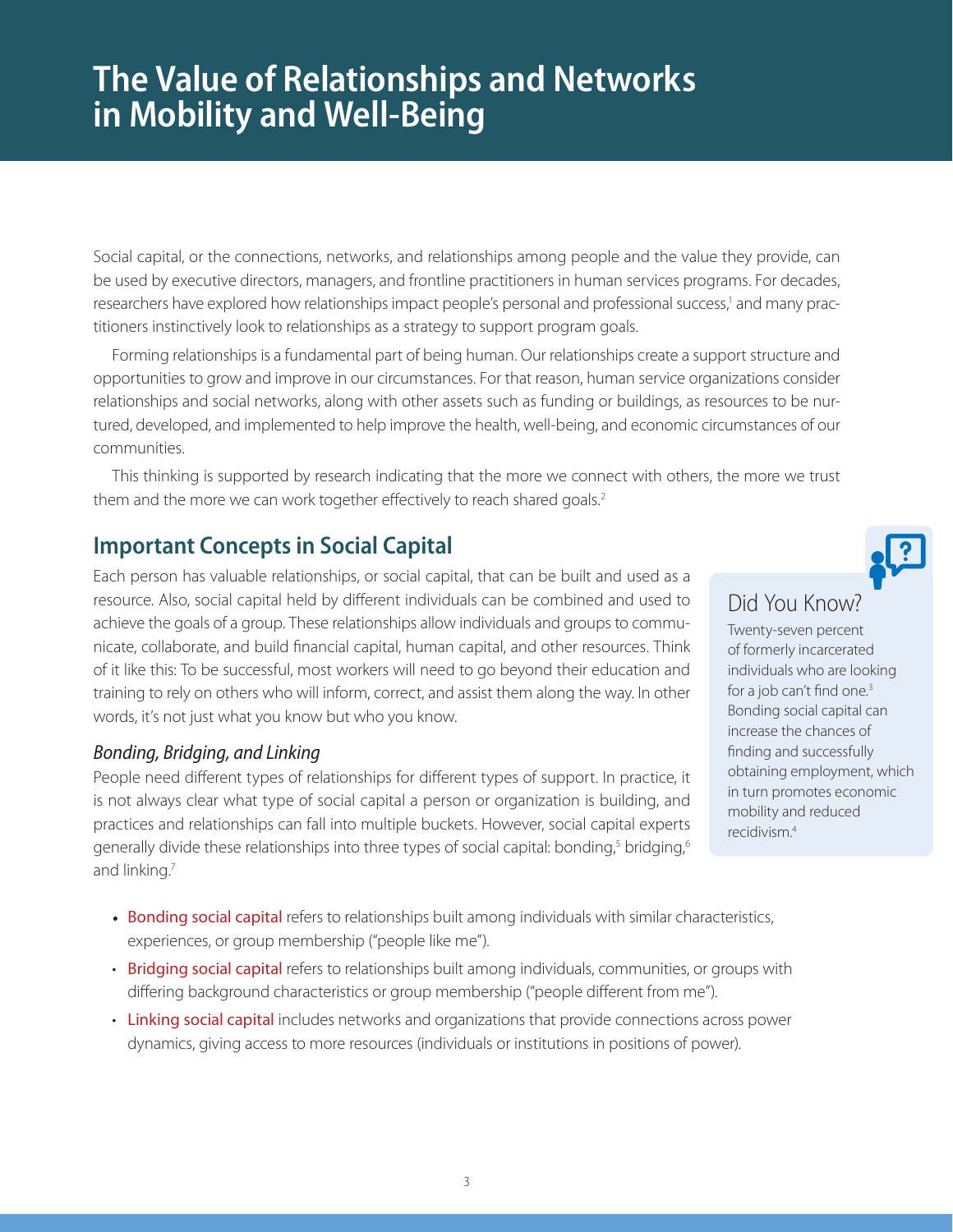#### *Reciprocity and Trust*

*Reciprocity*, or the ability to exchange something of value, is important to social capital development. People may exchange tangible things, such as ride shares to basketball practice or information about an available job, or intangible things, such as emotional support. Practicing reciprocity requires *trust*. People share and act on information about opportunities because they trust the source or recipient.

An assumption of shared values comes from the connections in a relationship.<sup>8</sup> A mentor will vouch for a young person to a potential employer only if there is a level of trust in the mentee. Similarly, mentees need to trust that their mentors would not steer them to places where they could not be successful.

#### *Individual and Organizational Social Capital*

*Individual social capital* refers to the value of relationships that individuals can use for their own benefit. In addition, people who are connected to organizations may also have social capital that comes from the accumulated social capital of those organizations. This is *organizational social capital*. For example, a neighborhood school may have built strong relationships with other community providers in the area. A student at the school may benefit from the value of those relationships.

# **Social Capital May Offer an Opportunity for Improved Outcomes**

The effects of social capital are difficult to capture, and we don't typically have evidence that links a particular social capital practice directly or causally to a long-term outcome. However, the overall body of research consistently shows important benefits related to social capital, such as individuals with higher levels of social

# <span id="page-6-0"></span>Did You Know?

Not only is social capital correlated with decreased overdoses, but it also can help in recovery from addiction. Qualitative research with individuals who formerly used substances shows that social connections and the resources associated with those connections play a vital role in addiction recovery.12

capital being happier and finding better jobs.<sup>9</sup> For example, increased levels of trust in a community are related to people reporting better health,10 meaning *healthier communities* often also report higher levels of social capital. As another example, one study indicates that individuals with higher levels of social capital may have a lower chance of overdosing on opioids.<sup>11</sup>

Research also connects social capital to the *economic well-being of communities*. Social capital networks help people access resources that protect against economic hardship. Workers who used social networks to search for jobs found jobs with higher wages compared to those who didn't.<sup>13</sup> Likewise, activities that build social capital may help low-income young adults aged 16–24 who are disconnected from education or the labor force acquire networks and skills that can lead to meaningful career pathways.14 Building social networks for low-income individuals can increase connections to institutions, such as those in higher education, that are essential for upward economic mobility.<sup>15</sup> In combination, these individual benefits can strengthen communities over the long term.16

In addition to improved health outcomes and socioeconomic prospects, investment in social capital has been found to be related to *lower crime rates and safer neighborhoods* in

some instances. A Boston study revealed that nonfatal stabbings were significantly lower in areas where a higher percentage of people trust their neighbors.<sup>17</sup> Another study on low-income housing in New York found that increased levels of social capital were related to a reduction in crime.<sup>18</sup>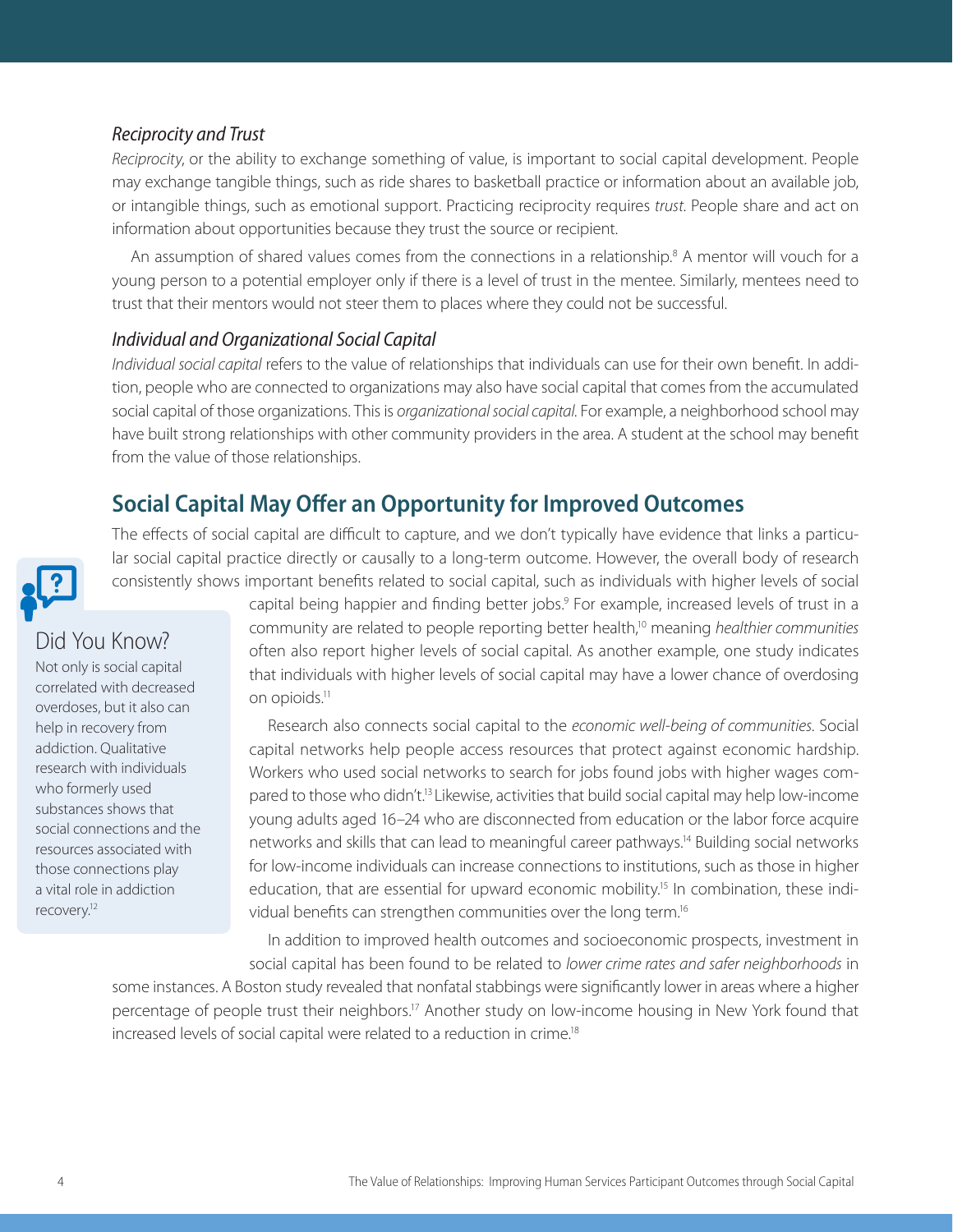# <span id="page-7-1"></span><span id="page-7-0"></span>**Principles Undergirding Social Capital Approaches**

Our work suggests that before individual practices can be implemented, organizations and programs should be grounded in certain principles. These can be referred to as *ideas*, *convictions*, or *values*, and they form the foundation of social-capital-based approaches. Program staff, and ultimately participants, can use this handbook as an opportunity to become familiar with, understand, and institute these principles to the extent they aren't already doing so.

#### *People at the Center*

Many social capital programs we studied explicitly aim to center individuals or families by viewing participants as the experts, inviting them to drive the goals and services, and using staff as facilitators and supporters instead of directors. These programs also try to understand how trauma may impact participant engagement and rapport development. When participants are listened to and given the autonomy to help drive the process, they may be more likely to feel cared for, respected, and able to develop trusting, reciprocal relationships with each other and with program staff and volunteers.

#### *Relationships as Assets*

Generally, staff and participants of successful social-capital-based programs consider social capital a critical asset. It can be as important to the work as the organization's building or bank account. Thus, program leaders seek to build, nurture, leverage, and monitor social capital.

#### *Staff and Participants as Partners*

Some of the programs we reviewed provide participants with the agency to use the program's structure and scope in ways that work for them. One way to do this is to put participants and staff or volunteers on equal footing, attempting to minimize any sense of an uneven power dynamic. In such an environment, participants feel empowered to set their own goals and to take the lead in developing a plan to achieve them.

#### *Cultural Competence*

Programs that embody [cultural competence](https://npin.cdc.gov/pages/cultural-competence) promote positive and effective interactions with diverse cultures through a set of attitudes, perspectives, behaviors, and policies.<sup>19</sup> Implementing cultural competence can be quite challenging for human services agencies, as staff and volunteers may have very different lived experiences and cultural backgrounds from program participants. Nonetheless, cultural competence is a vital principle of any program that significantly values social relationships.

#### *Emotional Intelligence*

Some organizations we examined screen for emotional intelligence in their hiring processes or provide ongoing emotional intelligence training for staff or volunteers. Emotional intelligence involves the capacity to effectively navigate emotions and use them to improve, rather than hinder, decision-making.<sup>20</sup> It can lead to stronger bonds and trust (for example, by naming our emotions or accurately recognizing others' feelings). Emotional intelligence helps us navigate sensitive interactions, so it can be a particularly important quality for staff and volunteers.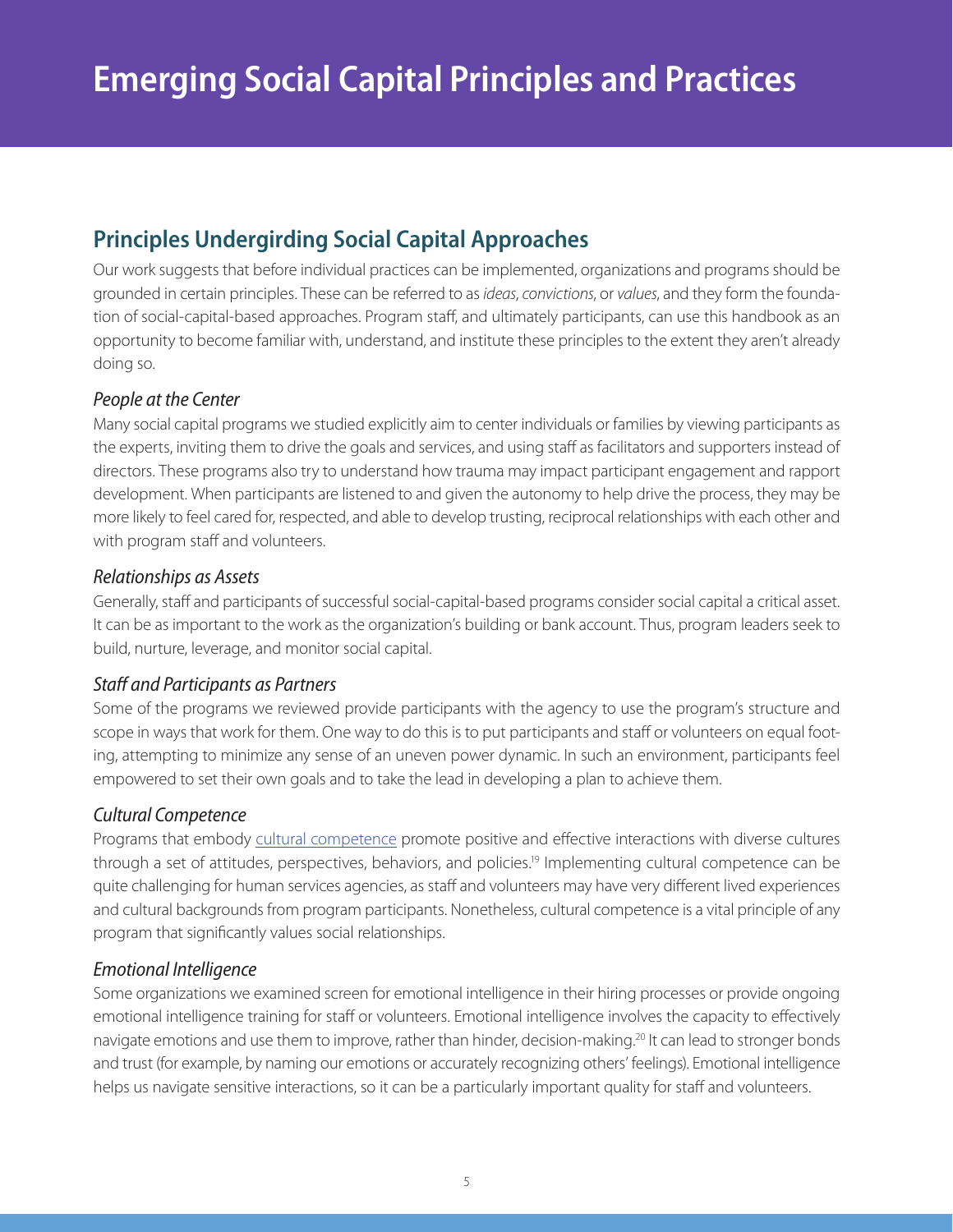# <span id="page-8-0"></span>**Emerging Practices in Social Capital Approaches**

The following emerging practices are frequently used for developing social capital in the human service organizations we reviewed. The practices are considered emerging—not best or promising—given that they are not based on rigorous evaluations. Our findings, synthesized from a national program scan, an expert panel, case studies, site visits, and a literature review, are described briefly below and in more depth in the sections that follow.

#### *Peer Groups*

Peer-group or cohort approaches can help program participants share experiences, build stronger networks, and develop more personal relationships. Group members may tend to provide more encouragement, feel more accountable to each other, and, in at least some cases, sense increased progress toward their goals.

#### *Meaningful Engagement*

The programs we examined generally use longer-term, meaningful engagement to build trust and stronger communities of support. Through such engagement, participants build positive, reciprocal relationships that improve individual and community outcomes. The quality and intensity of relationships seem to be more important than the duration of those relationships.

#### *Leveraging Organizational Relationships*

Service providers' relationships with other community organizations may open doors for program participants, allowing them to more easily build their own one-on-one bridging or linking connections. Organizational relationships may also reinforce organizational accountability, as administrators seek to protect their personal or organizational connections by ensuring that program participants are well-prepared.

#### *Technology*

Some programs use technology as a tool to help build community among the people they serve, such as youth, or as a means to easily communicate with and support peer participants by, for instance, facilitating parents' coordination of child care or rides to school. Other programs use technology to work with participants, or they enable participants to use technology directly. For example, an online journal about how participants have helped others and what they have received in return reflects how they build and use social capital through trusting and reciprocal relationships.

#### *Using Data to Inform Decisions*

Most programs we examined are attempting to employ stronger data practices to inform social-capital-building activities, regardless of their current capacity for doing so. Organizations are also using data on social capital to communicate results to funders and community members, and some use data to determine the most effective aspects of their social capital programs.

#### *Fostering Opportunities for Organic Connections*

Organizations purposefully use tools such as physical space, events, and program structure to facilitate the development of organic personal connections. Whether in the form of structured group interactions or more casual mingling or introductory opportunities, this type of engagement can include everyone from peers to board members, from volunteers to meal delivery drivers.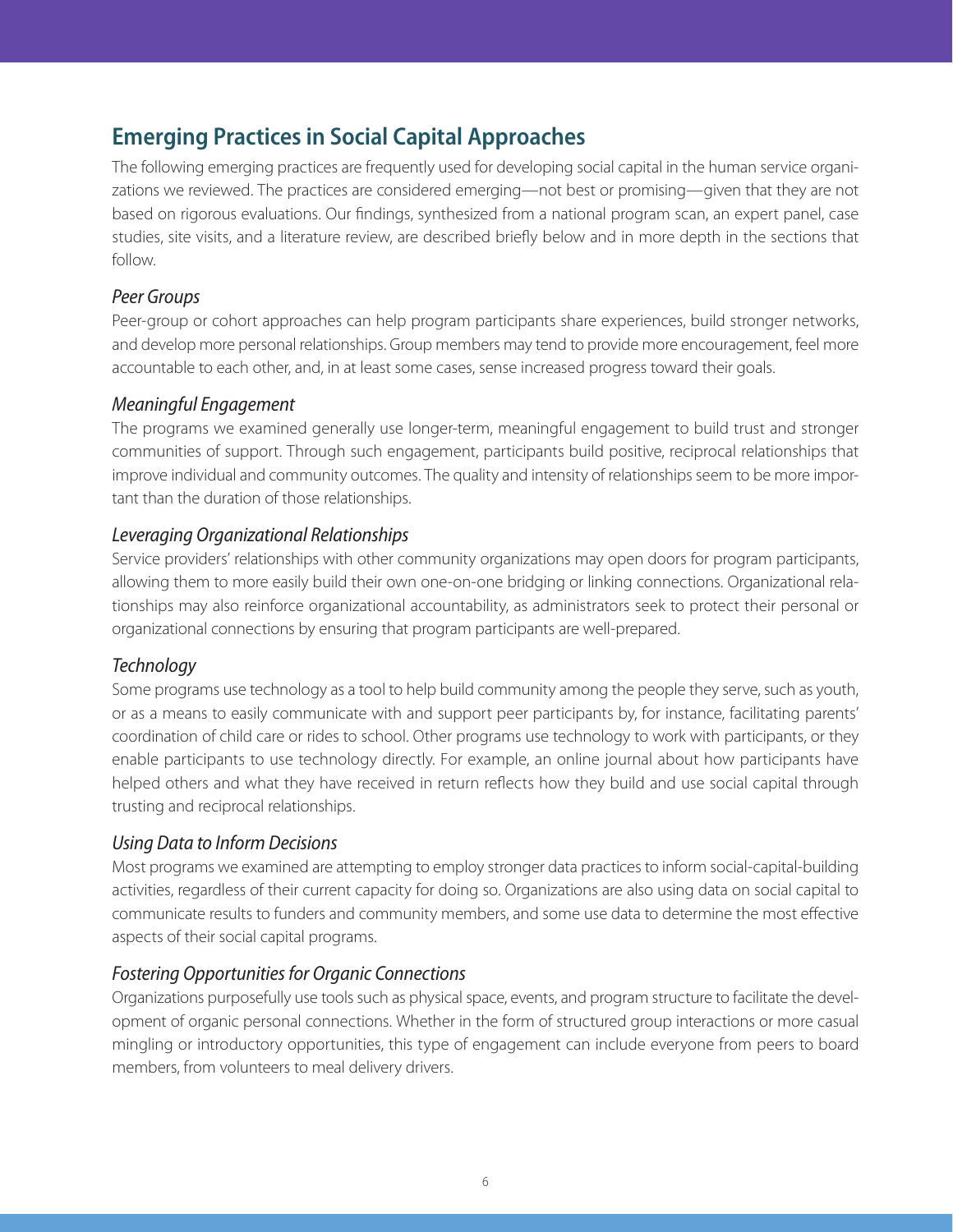#### *Qualified Individuals or Alumni in Programming and Staffing*

Intentionally hiring former participants and others with similar life experiences as participants can enhance the authenticity of social capital programs. This shared history allows participants to more easily develop trust and rapport with program staff. It can also reinforce participants' confidence in their ability to build social capital by providing them a safe environment in which to start doing so.

#### *Emphasis on Accountability*

Explicit written or verbal agreements or commitments about the nature of a programmatic relationship may offer greater clarity and accountability regarding expectations for each person and for interactions. These agreements do not mandate but clarify the relationship. Accountability is mutual and requires program buy-in. Because some participants have experienced repeated broken commitments in their lives, it is especially important for organizations to fulfill their side of any agreement.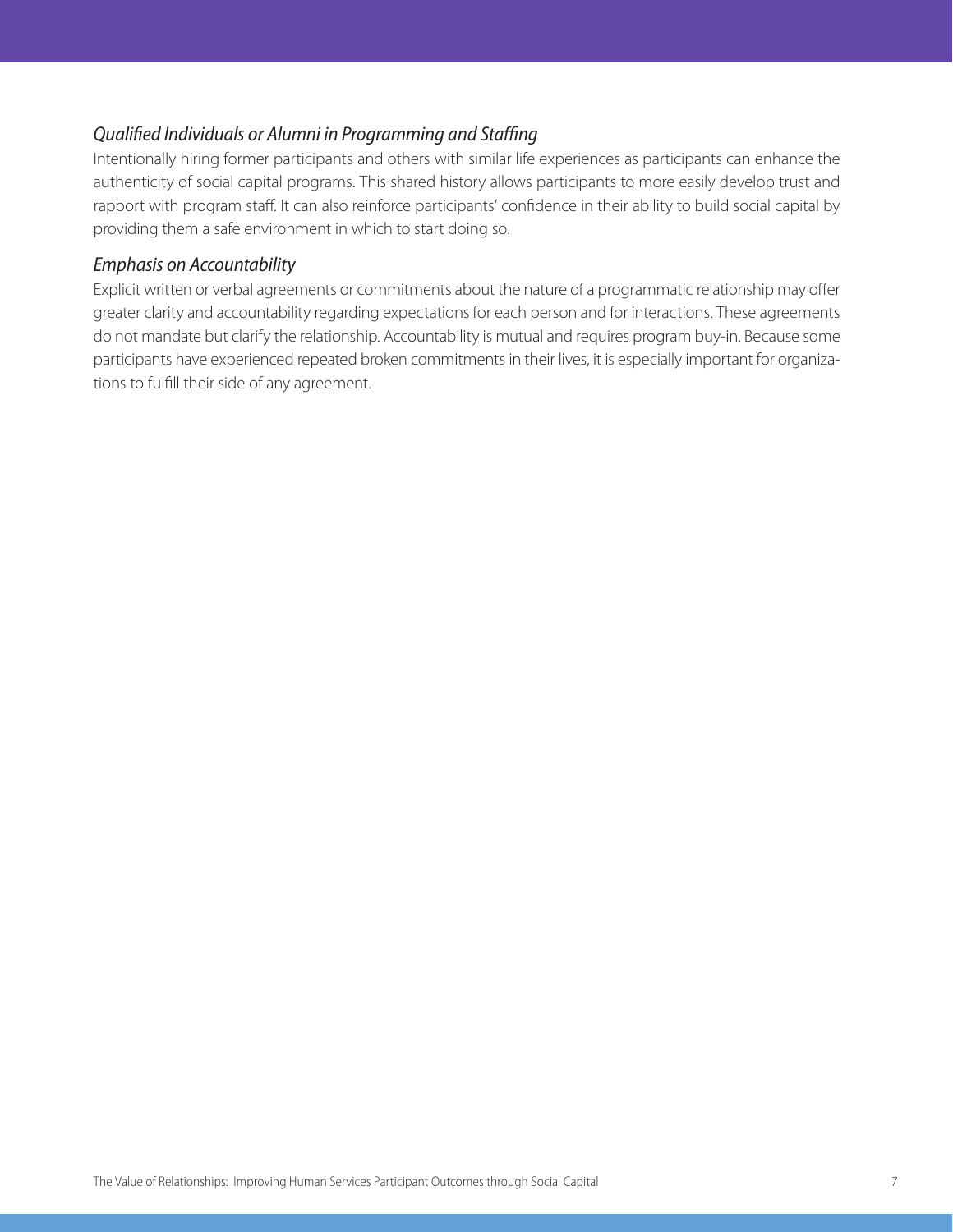# <span id="page-10-0"></span>**Practices in Action**

 $\mathbf{z}_1$ 

# Helpful Tip

<span id="page-10-1"></span>Peer groups are particularly valuable because they enable individuals dealing with similar challenges to develop trusting relationships over time and move toward similar personal goals. For this reason it may not always be appropriate to mix people who are in crisis situations (such as those actively experiencing homelessness or domestic violence) with people who are not. When a peer group does include people in immediate crisis, those individuals will likely need additional support to meet immediate needs before they can focus on developing meaningful bonds.

There is no one-size-fits-all approach to building social capital in a human services program. Every program is different, with a different context and with different values and goals. Staff, program managers, and directors know best the population they are trying to serve. This handbook sets out some of the emerging practices, suggests options to consider when thinking about what might work for you, and provides resources and activities to help you find the best fit for your program and participants.

Our research suggests that social capital can play a vital role in program success. We have identified the emerging practices below as useful ways to build and leverage social capital. For each practice, we provide a description of the relationship between that practice and the different types of social capital—bonding, bridging, and linking. We also emphasize certain key points and considerations for using these practices and present sidebars that illustrate how

#### **Peer Groups**

different programs across the country are implementing them.

Case studies, site visits, and expert consultations revealed that using peer groups or cohorts can provide support to and foster accountability among participants. When peers work together, each person's individual network and social capital becomes part of a larger network, ideally forming a peer-based safety net and resource web. In this way, individual agency and social capital are also enhanced.

In determining whether or how to use this emerging practice in your program, consider the following aspects of implementation.

#### *Size*

To be successful, peer groups are often small enough to allow participants to become meaningfully acquainted. A manageable size will help group members notice when someone is missing or not speaking and feel somewhat accountable to their peers. On the other hand, successful groups are typically large enough that individuals do not feel "under the microscope," intimidated or pressured to disclose.

#### *Facilitation*

In some programs that we studied, peer groups had facilitators. These facilitators typically possessed a skill set that included knowing how to keep discussions on track, when to lead and when to have participants lead, and how to help participants set shared group norms and goals. It also seems to work well when the facilitator, if there is one, can relate to participants. With the right training and skills, peers, such as current or past participants, can make excellent facilitators.

#### *Frequency and Structure*

Peer groups often meet regularly (for example, weekly or monthly), and it is often preferable to have consistent membership. While some programs have peer groups whose membership evolves over time, many try to develop "cohorts" so that the same individuals regularly meet with each other, strengthening the bonds that develop among them. This consistency can build reciprocal relationships in which participants learn from, draw strength from, and feel personally responsible to others. These relationships can make participants active and empowered group partners, committed to achieving shared goals.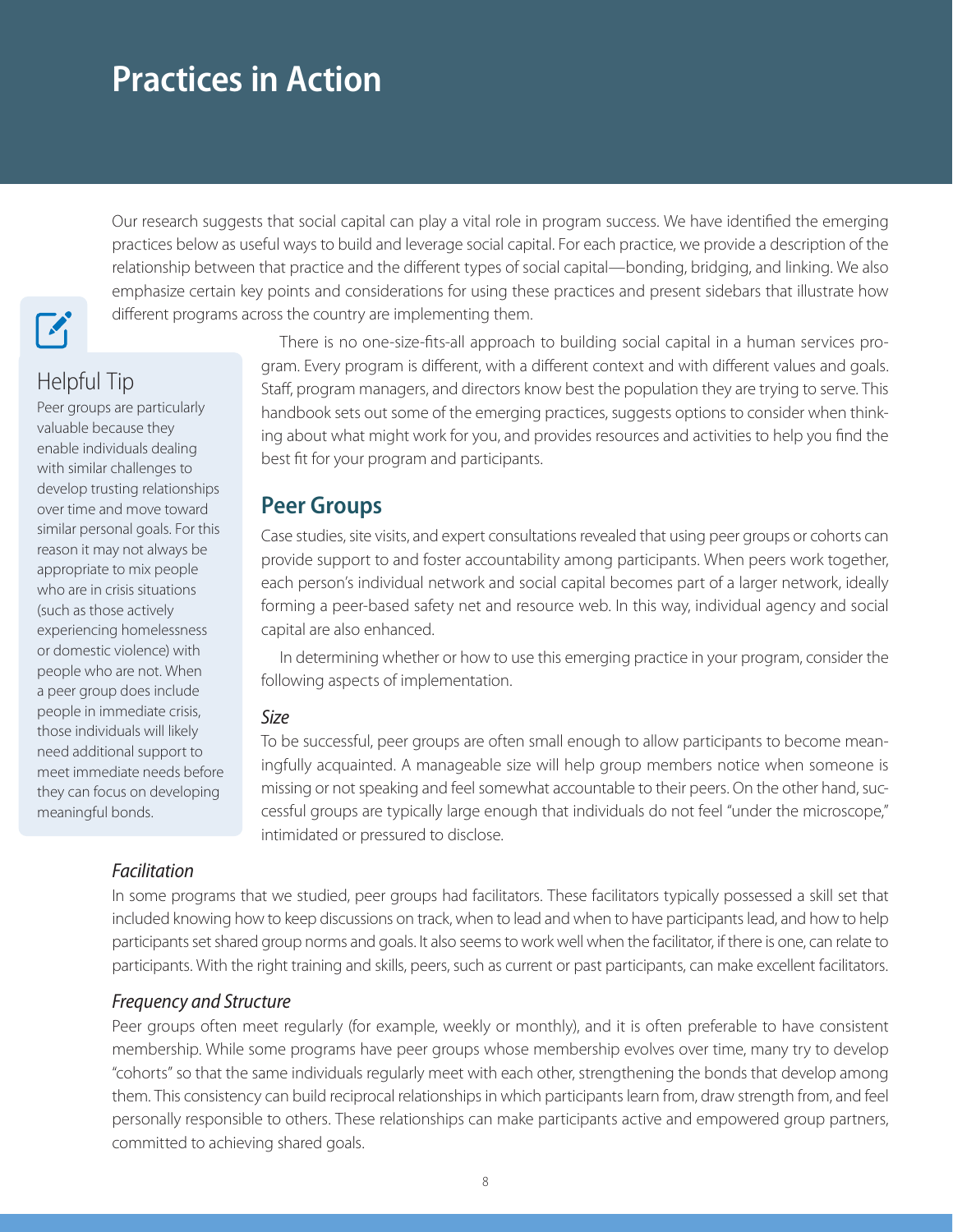#### *Agenda*

Depending on the program goals and participants, peer groups may have a formal or informal agenda. In some cases, an official curriculum is used; in others, participants play a stronger role in deciding the focus. A formal approach may be more predictable or easier to administer and monitor, while a more organic approach may provide increased flexibility to address issues of highest concern and interest to participants at a given time. Either type of agenda may meet the needs of participants with some form of shared experience or situation, such as those who are reentering their community after prison release, are experiencing single parenthood, or belong to working families that have children in the same early care and education setting.

#### *Composition*

Peer groups consisting of at least some members who already have an existing positive relationship with each other may more easily facilitate relationship-building throughout the group. On the other hand, if those existing bonds are too strong, they might make it difficult for others to connect.

#### *Accountability*

In the programs we studied, participants routinely cited accountability to other participants as one of the greatest benefits of peer groups. When peers develop sufficient levels of

### How peer groups build . . .

**Bonding social capital:** *Using peer groups in programs is ideal for building bonds between people in similar circumstances.* Each person brings knowledge, experience, and personal social networks of family and friends to the table. Similar circumstances may imply similar needs and assets. Cultivating one-on-one and peer-group relationships over time, through regular interaction and shared experiences, fosters the development of trust and the sharing of personal assets. Group members can participate in reciprocal activities that help each other "get by" or achieve economic mobility, such as babysitting or home repairs.

**Bridging social capital:** As bonds between individual group members develop and grow, it may become apparent that, while peers are similar in some respects, they also are different in others that may have important implications for the types of networks they can access. For example, a peer group of parents at a Head Start center may include parents who work in different job sectors and can provide connections across these diverse networks.

**Linking social capital:** Peer groups may include members with connections to individuals or organizations in positions of power. For example, a judge or lawyer may be a member of a peer group for individuals in recovery from substance use. That person could link other group members to legal supports to help them address any related criminal justice issues.

trust and reciprocity among each other, they are more willing to hold each other accountable for achieving goals. Accountability mechanisms may be fairly formal (written down, for example) or somewhat informal (discussed as a group, for example). Group participants are typically accountable to themselves and to each other, and not to externally imposed rules.

#### Emerging Practices in Action:

[Connections to Success](https://aspe.hhs.gov/system/files/aspe-files/262741/ctscasestudy.pdf)<sup>22</sup> is a mentoring and self-sufficiency program based in the St. Louis and Kansas City metropolitan areas. Its goal is to provide lifelong mentoring for its participants. Ten to fifteen individuals engage as a group in 60 hours of intensive professional-development training over two weeks. Highly interactive activities and discussions about personal aspirations and struggles create strong bonds between members and a sense of a shared journey. This peer bonding is maintained after the training with weekly family-focused connection groups that include dinners, games, and child care.

[Family Independence Initiative–Detroit \(FII-Detroit\)](https://aspe.hhs.gov/system/files/aspe-files/262741/fiicasestudy.pdf)<sup>23</sup> is part of a nationwide organization that uses social capital practices to help low-income families become more self-sufficient. In its economic-mobility program, low-income families form cohorts of six to eight people, often with some who are family or already friends. For two years, the cohort holds monthly meetings in which members discuss goals and struggles and hold each other accountable to previous commitments. Based on families' feedback, FII-Detroit is also shifting its online UpTogether platform so that members can form small groups on their own, without in-person, staff-based enrollments. Groups will be able to access interactive digital tools for sharing social support and practical resources to help each other reach their goals and connect with other groups across shared interests or geography. In this strengths-based social network, groups connect with each other to share the robust resources they already have in their relationships.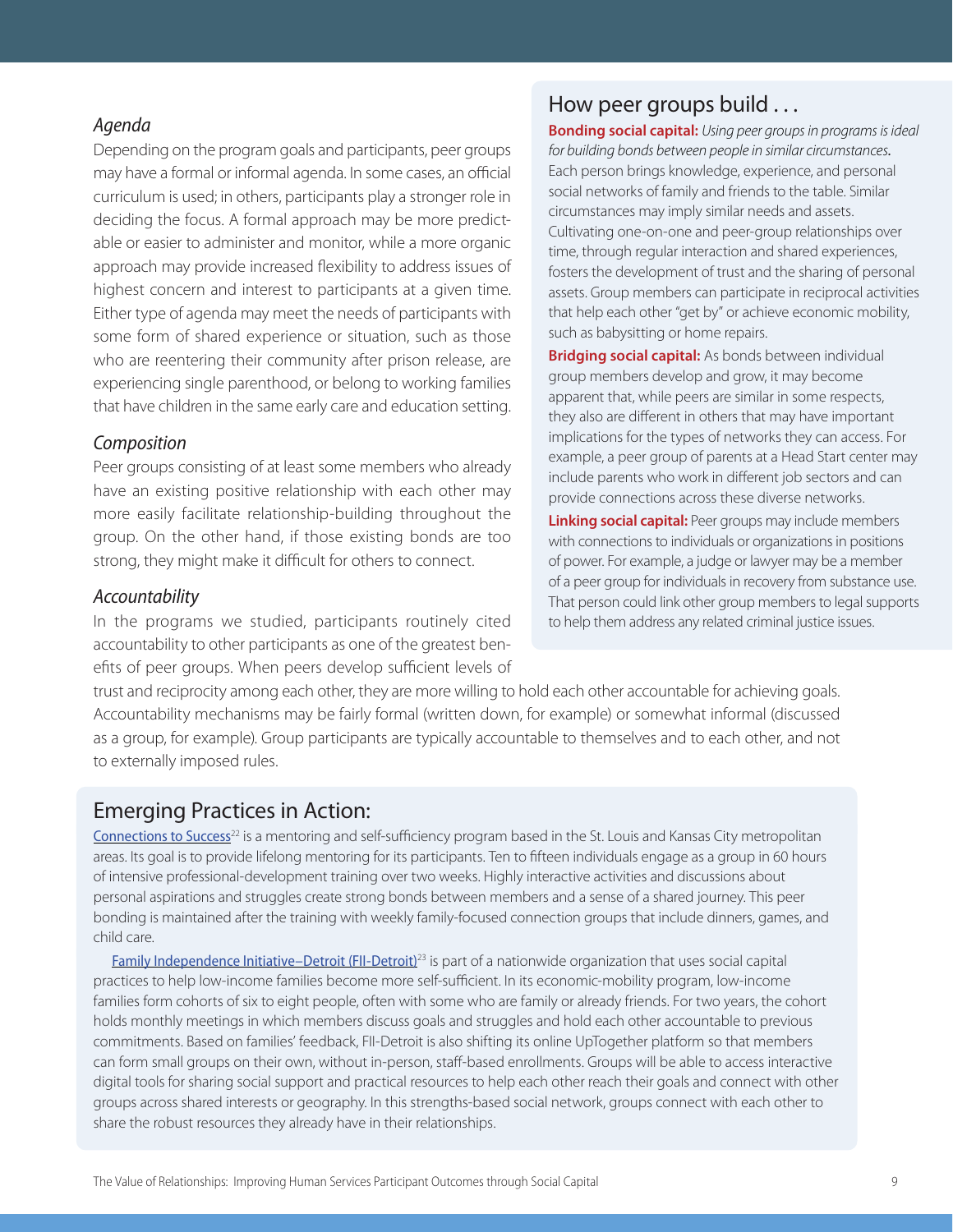

# Planning and Implementing Peer Groups

Although the preceding pages include information on how other programs have approached building social capital, there are no "right" answers as to what approaches to use or how to implement them. You and your partners can use this worksheet, combined with knowledge of your program's characteristics, to explore whether or how to adopt or expand use of this practice to improve individual outcomes in your program.

To what extent do your program participants share a common set of characteristics, experiences, situations, challenges, and/or goals?

Given the above, could peer groups help participants better achieve their goals? To what extent? How would the successful use of peer groups relate to your program's overall mission?

Which staff roles or individuals might be best suited to facilitating a peer group? Are there current participants who might be interested and successful in this role with the right training?

What group size would be large enough for participant groups to include diverse perspectives and resources but small enough to facilitate strong interpersonal bonds?

Taking into account participant schedules, priorities, time needed to progress toward goals, and other relevant factors, how frequently should groups meet?

To what extent should the group have consistent membership, even if not everyone can attend every meeting?

Is your objective to use the peer group to build bonding capital, bridging capital, linking capital, or some combination of these? How does that affect the way you structure the group?

How might your program help a peer group set its own rules, structure, schedule, and content?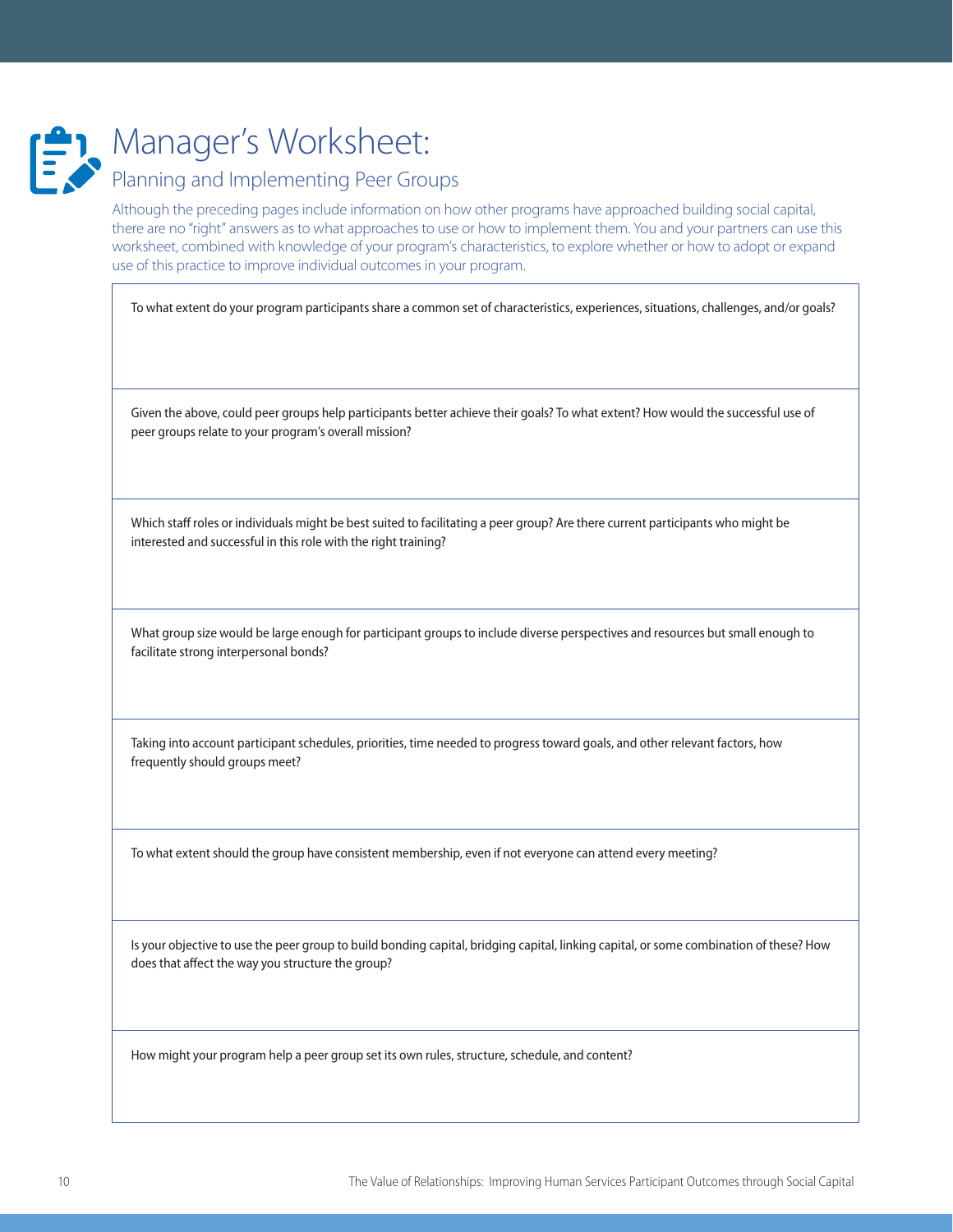# <span id="page-13-0"></span>**Meaningful Engagement**

Social capital involves creating trusting connections—for example, between program participants and members of the community. Organizations can try to encourage participants to maintain this engagement. Through time and energy, this investment in social capital connections will ensure that individuals continue to benefit from these relationships.

The programs we studied use several strategies to improve the quality of participants' relationships with each other and program staff.

#### *Longevity of Relationships*

Long-term engagement can greatly enhance meaningful relationships. Many of the programs we examined engage participants for at least a year. However, such long-term engagement may not be appropriate for every program. Some shorter programs may provide opportunities for a greater number of or for more intense relationships, and others may informally encourage relationships after the formal program ends.

#### *Frequency of Meetings*

While there is no standard frequency for how often a group or pair should

#### meet, frequent interactions can allow connections to develop. However, success is not measured solely by how often individuals or groups meet. Rather, the interactions themselves must be meaningful enough to increase trust and encourage connections, and they must be organized in a way that will enhance program outcomes.

#### *Alumni Engagement*

Programs can intentionally encourage relationships to continue informally after participants formally leave a program. Some groups keep meeting for years, building relationships that evolve and continue to be valuable as group member needs evolve. An example would be an annual dinner for all current and former program participants.

#### Emerging Practices in Action

**Thread**,<sup>24</sup> a Baltimore, Maryland nonprofit, uses social capital approaches with high school students with opportunity and achievement gaps to help them succeed. The students are matched with volunteers and remain in the program for 10 years—all the way through high school and 6 years thereafter.

[Roca Inc.](https://aspe.hhs.gov/system/files/aspe-files/262741/rocacasestudy.pdf)<sup>25</sup> relentlessly stays in the lives of high-risk young men and young mothers aged 17–24 for 4 years, providing them with unconditional love, consistency, and safety when they need it most. Roca supports young people through setbacks and challenges them to think differently and choose life consciously. With a cognitive-behavioral-theory intervention that meets them on the streets or in classes, Roca helps young people develop life-saving emotional skills to deal with trauma and practice them when life gets rough. And when they're ready, Roca teaches them job skills to live a stable life. Roca is specific about whom it serves and has also expanded, having five different sites in Massachusetts and its first out-of-state replication in Baltimore, Maryland.

### How meaningful relationships build . . .

**Bonding social capital:** Programs can try to create opportunities for meaningful engagement between participants and others with similar backgrounds, such as alumni. *These efforts can create bonds among those who have similar histories with program engagement or other experiences*.

**Bridging social capital:** Individuals or groups with different backgrounds or experiences can build meaningful relationships and help each other tap into new and diverse networks.

**Linking social capital:** Individuals or groups can deeply connect with program staff or volunteers in positions of power who can help them navigate toward needed resources.

# Did You Know?

Compared to a control group, youth who enrolled for over a year in the Big Brothers, Big Sisters mentoring network reported improved feelings of self-worth, higher scholastic achievement, better relationships with parents, and other positive outcomes. Those who enrolled less than three months actually reported decreased academic confidence and self-worth.21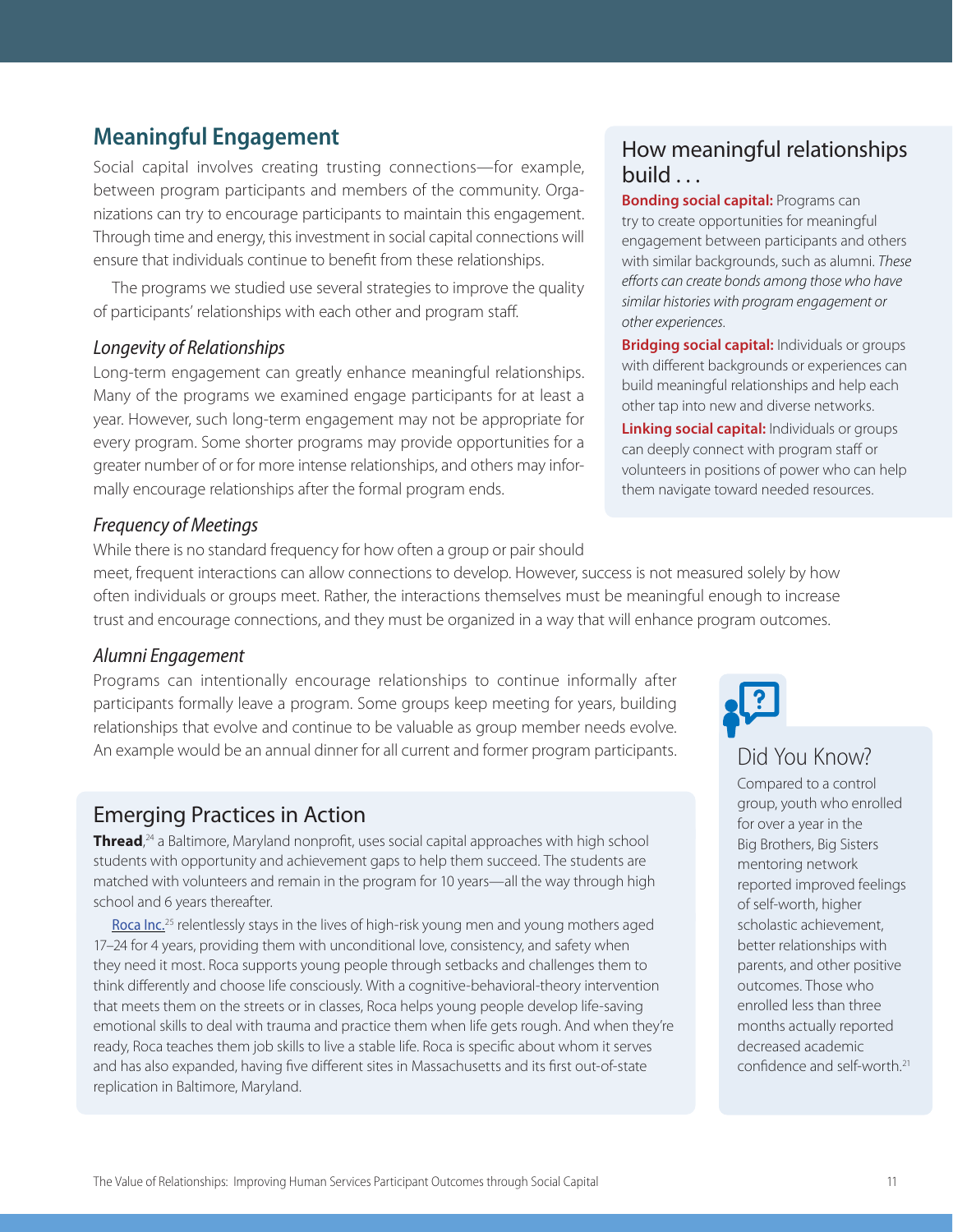

# Facilitating Meaningful Participant Engagement

Although the preceding page includes information on how programs have addressed social capital, there are no "right" answers as to what approaches to use or how to implement them. You and your partners can use this worksheet, combined with knowledge of your program's characteristics, to explore whether or how to adopt or expand this practice to improve individual outcomes.

Does your program have a straightforward way for participants to form relationships with each other, staff, mentors, or program alumni that could increase progress toward program goals?

To what extent do these relationships tend to be meaningful and long-lasting? How might these initial relationships be strengthened? Would it be beneficial for the people involved to meet more often or in a different context?

How can relationships be extended either in the formal program or beyond? For example, could the program itself be prolonged in some way so that people are more likely to keep in touch?

Would it make sense to increase alumni involvement with each other, the program, and its current participants? If so, how might you do that?

Are there uninvolved alumni who would make great mentors, champions, or examples for current participants? What are the barriers to connecting with these alumni, and how might you overcome them?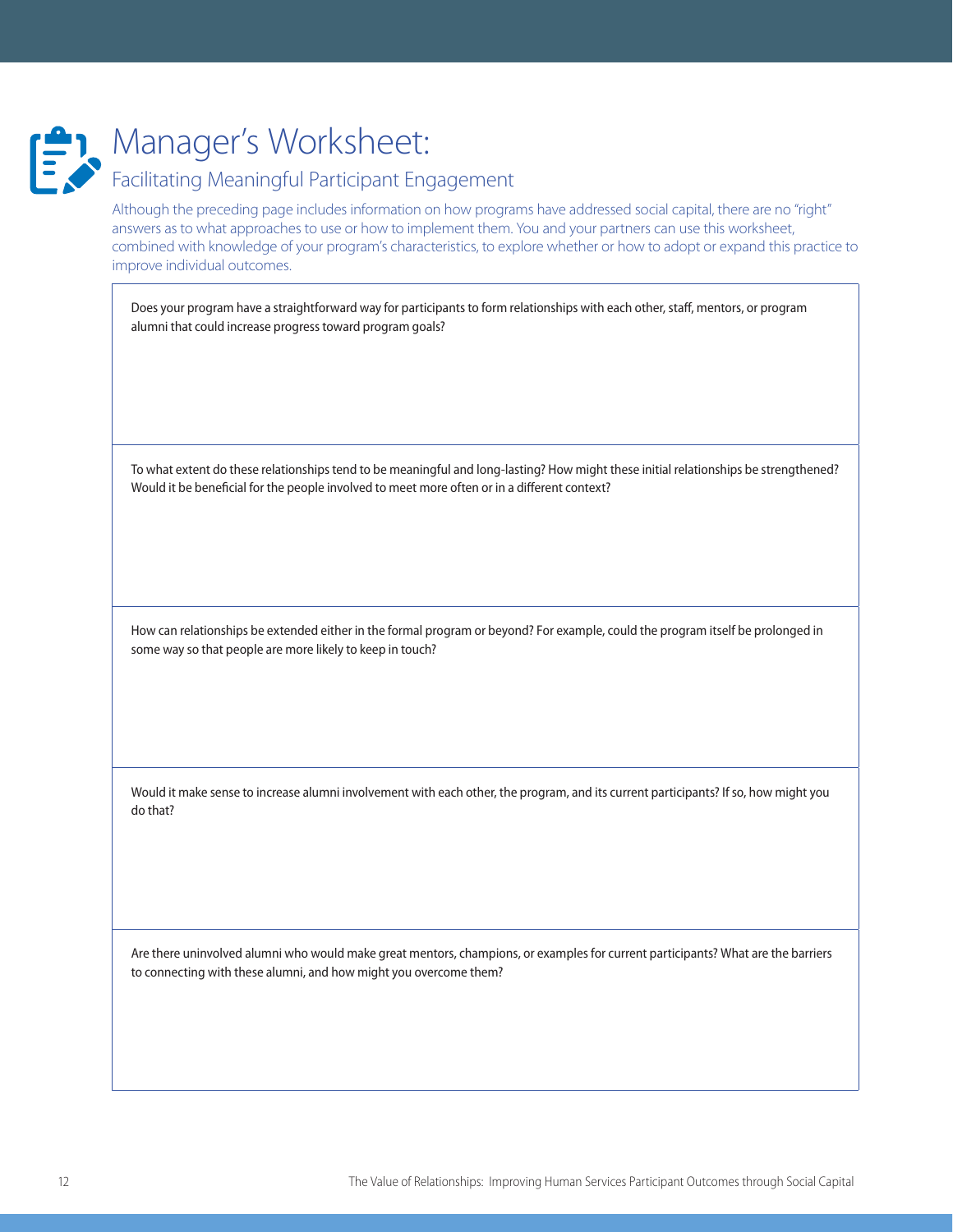# <span id="page-15-0"></span>**Leveraging Organizational Relationships**

Organizations, as well as individuals, have social capital. Organizational social capital can include, for example, a positive reputation in the community or referral networks. Building and accessing *organizational* social capital can improve your program's ability to focus on participants' *individual* social capital. Instead of seeing organizational social capital as an end goal, you may wish to focus on how it can increase *participants'* social capital.

#### *Relationships that Further Participants' Goals*

As your organization develops and strengthens its relationships and partnerships with other community organizations, consider your priorities. What sorts of networks can you build that will help individual participants achieve their goals? For example, if your participants want or need access to employment, consider leveraging your organization's networks to provide job referrals or connections to employers.

#### *Connections from All Program Stakeholders*

Some programs intentionally tap into the large and diverse stakeholder networks of as many agencies as possible, including staff, volunteers, board members, congregations, and others. Each of these individual stakeholders may have access to networks and resources that participants could benefit from accessing.

#### *Organizational Influence and Channels*

Programs and organizations may not face the same structural barriers to self-sufficiency as participants. Therefore, organizations can use their names, positions, or relationships to identify resources, open doors, and create connections for the participants they serve.

#### *Formal and Informal Connections*

Consider how you can best help program participants tap into your organizational networks. These connections may be formal (such as memoranda of understanding) or more informal (such as ad hoc collaborations developed as needed).

#### Emerging Practices in Action

[The Community Action Project of Tulsa County \(CAP Tulsa\)](https://aspe.hhs.gov/system/files/aspe-files/262741/captulsacasestudy.pdf)<sup>26</sup> develops partnerships with other organizations, including employers. Through the Career*Advance*® program, individuals receive job training in health care roles and are then often connected with employers who offer benefits (e.g., health insurance) and are able to provide participants with a career trajectory with increasing wages and other job opportunities over time. CAP Tulsa also has a reputation in the community as having families' best interests at heart, which helps it to establish trusting relationships with families.

[Roca Inc.'s](https://aspe.hhs.gov/system/files/aspe-files/262741/rocacasestudy.pdf)<sup>27</sup> program for high-risk youth serves those who have experienced extensive trauma and are the primary victims or drivers of urban violence. Roca helps reduce urban violence more effectively by intentionally identifying the system partners with the strongest influence on young people, relentlessly reaching out to them, building transformational relationships, and engaging in practices such as "peacemaking circles." Roca collaborates with police departments, probation officers, hospitals, and jails so its staff can help individual youth access, navigate, and connect to these entities as needed. Roca uses peacemaking circles to facilitate meaningful group discussions with young people and system partners about successes, goals, trauma, or conflict. Members take turns speaking uninterrupted, a practice that can create empathetic and trusting relationships, hence really engaging intuitions.

# How organizational social capital builds . . .

**Bridging social capital:** Relationships among and between organizations can connect individuals in your network with people that may differ from them in other networks.

**Linking social capital:** By developing formal partnerships with those in positions of power (or with those connected to them) your program can help participants build linking social capital with different institutions and specific individuals within them.

# Helpful Tip

Rather than providing a partner organization's general office number, consider offering the name and number of a specific person there who may be able to help with a particular issue. You may even wish to set up a conference call to introduce your program participant to the new connection.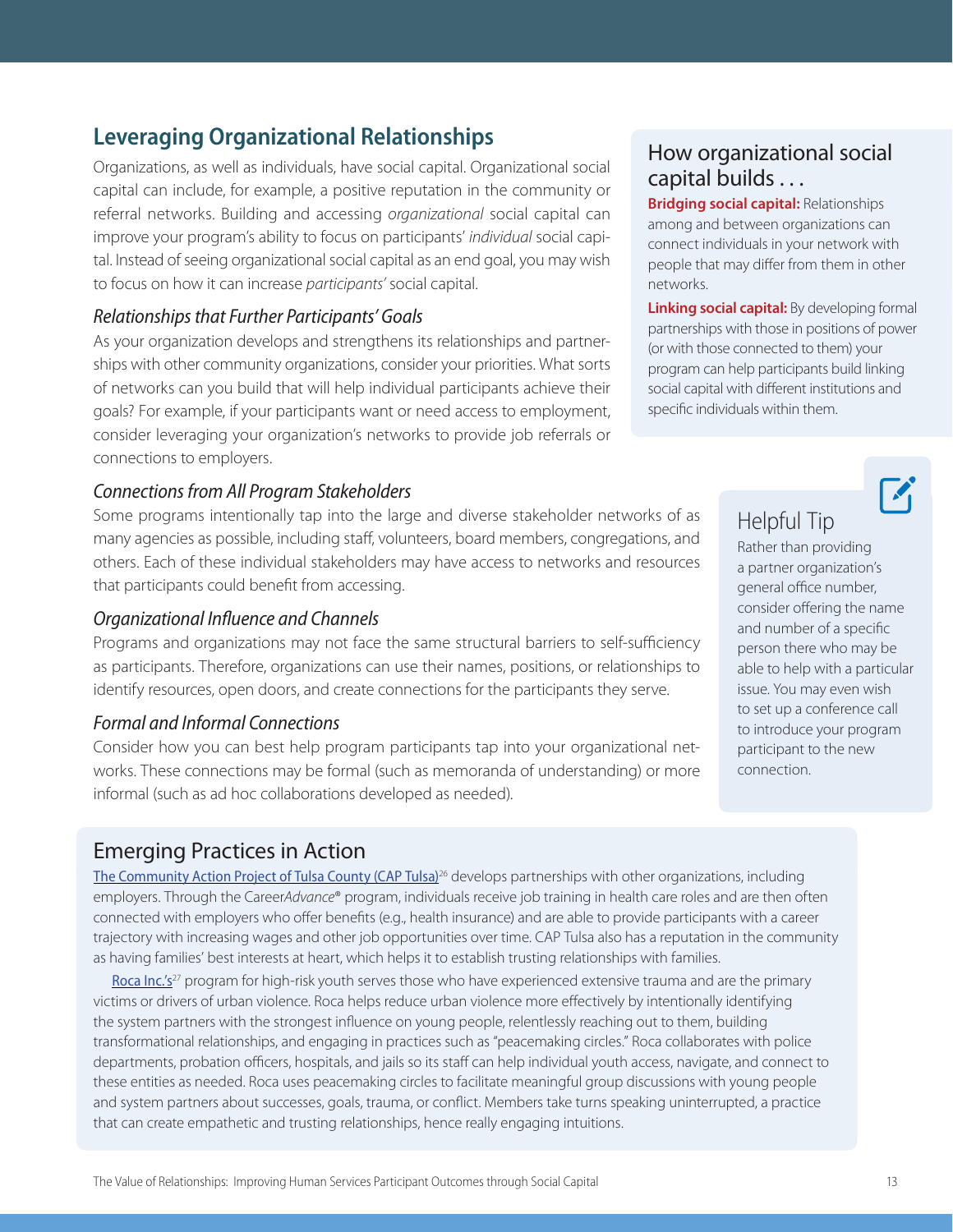

# Tapping into Organizational Social Capital to Increase Participants' Individual Social Capital

Although the preceding page includes information on how programs have addressed social capital, there are no "right" answers as to what approaches to use or how to implement them. You and your partners can use this worksheet, combined with knowledge of your program's characteristics, to explore whether or how to adopt or tailor this practice to help participants tap into organizational social capital to improve their individual outcomes.

| <b>Unmet Participant Needs</b><br>What needs do your program<br>participants have that your<br>organization is currently unable<br>to fully meet? Which are the<br>participants' highest priorities? | <b>Community Partners</b><br><b>That Could Help</b><br>What organizations, entities, or<br>individuals in the community<br>might be able to help<br>participants better meet these<br>needs and goals? | <b>Network Status</b><br>Does your organization already<br>have a relationship to this<br>potential partner?<br>• If so, to what extent? Who<br>in your organization has<br>these connections? Can these<br>connections be strengthened?<br>• If not, is it possible to find<br>someone within or outside your<br>organization who can facilitate<br>these connections? | <b>Action Plan</b><br>What concrete steps could you<br>take to develop or strengthen this<br>partnership to help participants<br>tap into your organization's<br>social capital? Consider which<br>partnerships are most important<br>to prioritize in the short, medium,<br>and long terms. |
|------------------------------------------------------------------------------------------------------------------------------------------------------------------------------------------------------|--------------------------------------------------------------------------------------------------------------------------------------------------------------------------------------------------------|-------------------------------------------------------------------------------------------------------------------------------------------------------------------------------------------------------------------------------------------------------------------------------------------------------------------------------------------------------------------------|----------------------------------------------------------------------------------------------------------------------------------------------------------------------------------------------------------------------------------------------------------------------------------------------|
|                                                                                                                                                                                                      |                                                                                                                                                                                                        |                                                                                                                                                                                                                                                                                                                                                                         |                                                                                                                                                                                                                                                                                              |
|                                                                                                                                                                                                      |                                                                                                                                                                                                        |                                                                                                                                                                                                                                                                                                                                                                         |                                                                                                                                                                                                                                                                                              |
|                                                                                                                                                                                                      |                                                                                                                                                                                                        |                                                                                                                                                                                                                                                                                                                                                                         |                                                                                                                                                                                                                                                                                              |
|                                                                                                                                                                                                      |                                                                                                                                                                                                        |                                                                                                                                                                                                                                                                                                                                                                         |                                                                                                                                                                                                                                                                                              |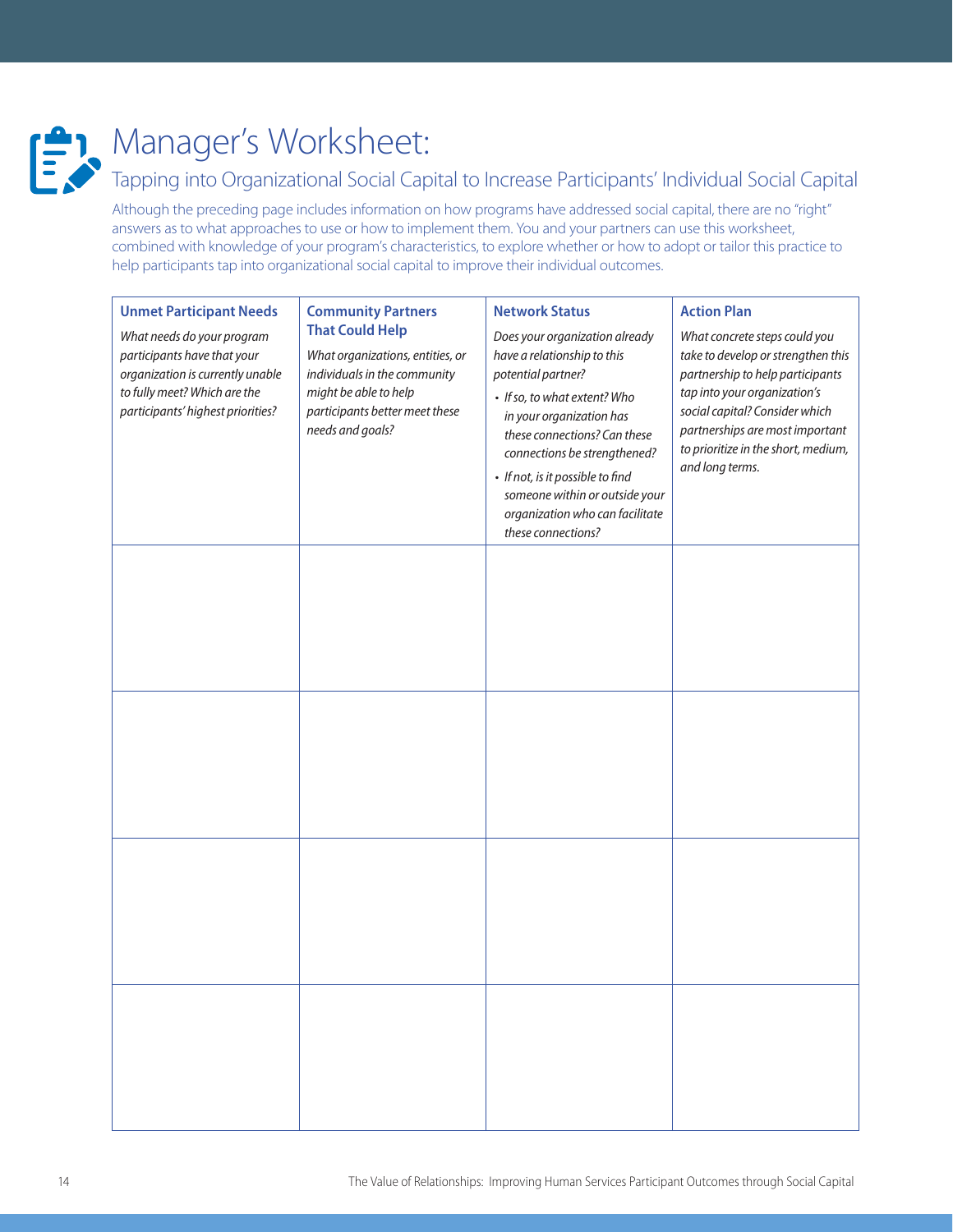# <span id="page-17-0"></span>**Technology**

Some programs use social media and other forms of technology to connect participants, build social capital, and work toward program goals. It is important to be thoughtful about why you are using technology and how it fits with organizational culture and participant preferences.

Technology can greatly enhance both communication and transparency, which are vital to healthy, trusting relationships. Consider the following ways your organization might expand its use of technology to help build and leverage open, trusting relationships among its participants.

#### *Familiar Technology*

Your participants and staff likely already use technology on a daily basis in their personal lives. Take advantage of this familiarity and expand the use of texting or social media, such as Facebook, WhatsApp, or Twitter, that are already accessible to them.

#### *Technology as an Enhancement*

No matter the type of technology your organization uses, in-

## How technology builds . . .

**Bonding social capital:** Social media enables participants to easily connect with others, ask for support, and strengthen relationships. *Technology may be especially important for bonding among youth and busy families because these populations may be somewhat more likely to seek and build connections in the virtual world as well as in person*.

**Bridging social capital:** Virtually connecting participants to networks of diverse people can enhance bridging social capital. For example, if a program has multiple sites serving participants from different areas or neighborhoods, it can use a Facebook group to help connect these participants. **Linking social capital:** Technology is a powerful tool that can empower individuals to develop linking relationships with individuals or organizations in positions of power. Various mobile applications, for example, can enable participants to reach out to other organizations that offer needed resources.

person interactions have unique value. Consider how technology can *enhance* rather than *replace* in-person interactions. For example, you can use social media or texting to follow up after in-person meetings or create online communication options when in-person interactions are not possible.

#### *Roles for Technology*

In addition to enhancing participants' connections to your program and each other, technology can be used to help participants leverage social capital in other ways that lead to program success, such as supporting data collection to improve the program over time or helping current participants connect with potential new participants. The key is to use technology comprehensively and strategically to support program goals.

#### Emerging Practices in Action

The Mental health Outreach for MotherS ([MOMS](https://www.irp.wisc.edu/resource/measuring-how-social-relationships-contribute-to-the-outcomes-of-program-participants/) E) Partnership, housed at the Yale School of Medicine, works to improve the mental health and economic outcomes of mothers with depressive symptoms. Through its social media application, mothers can chat with each other and earn tokens for completing social-capital-related activities, such as getting a library card. Tokens can be donated or redeemed for a gift card. The program can also track when mothers are connecting with each other virtually or in person through location data.

The Community Action Project of Tulsa County ([CAP Tulsa](https://aspe.hhs.gov/system/files/aspe-files/262741/captulsacasestudy.pdf))<sup>28</sup> provides an English as a Second Language program in which participants often text each other when they need support, such as when they need a ride or are worried about a peer who is late to class. This organic use of technology helps to remove barriers to success.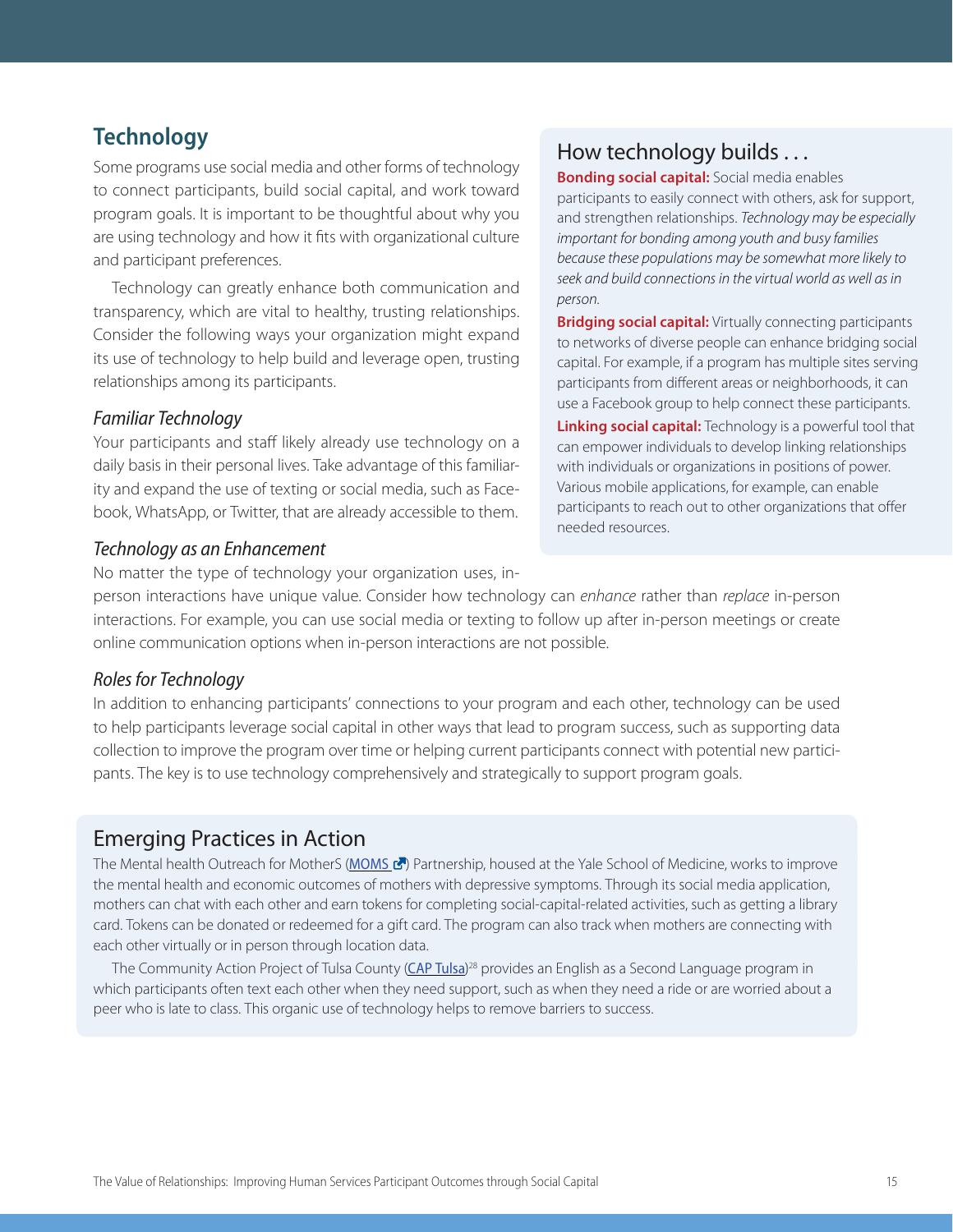

# Identifying and Using Technology in Your Program

Although the preceding page includes information on how programs have addressed social capital, there are no "right" answers as to what approaches to use or how to implement them. You and your partners can use this worksheet, combined with knowledge of your program's characteristics, to explore whether or how to adopt or refine this practice to improve individual outcomes.

| <b>Technology or Platforms Already</b><br><b>Used by Participants (Including</b><br><b>Social Media)</b> | <b>Prevalence</b>                                                                 | <b>Program Use</b>                                                                                                                         |
|----------------------------------------------------------------------------------------------------------|-----------------------------------------------------------------------------------|--------------------------------------------------------------------------------------------------------------------------------------------|
|                                                                                                          | About what percentage of participants<br>already use this technology or platform? | How could your program use this technology<br>or platform to help participants build and use<br>social capital and improve their outcomes? |
|                                                                                                          |                                                                                   |                                                                                                                                            |
|                                                                                                          |                                                                                   |                                                                                                                                            |
|                                                                                                          |                                                                                   |                                                                                                                                            |
|                                                                                                          |                                                                                   |                                                                                                                                            |
|                                                                                                          |                                                                                   |                                                                                                                                            |
|                                                                                                          |                                                                                   |                                                                                                                                            |
|                                                                                                          |                                                                                   |                                                                                                                                            |
|                                                                                                          |                                                                                   |                                                                                                                                            |
|                                                                                                          |                                                                                   |                                                                                                                                            |
|                                                                                                          |                                                                                   |                                                                                                                                            |
|                                                                                                          |                                                                                   |                                                                                                                                            |
|                                                                                                          |                                                                                   |                                                                                                                                            |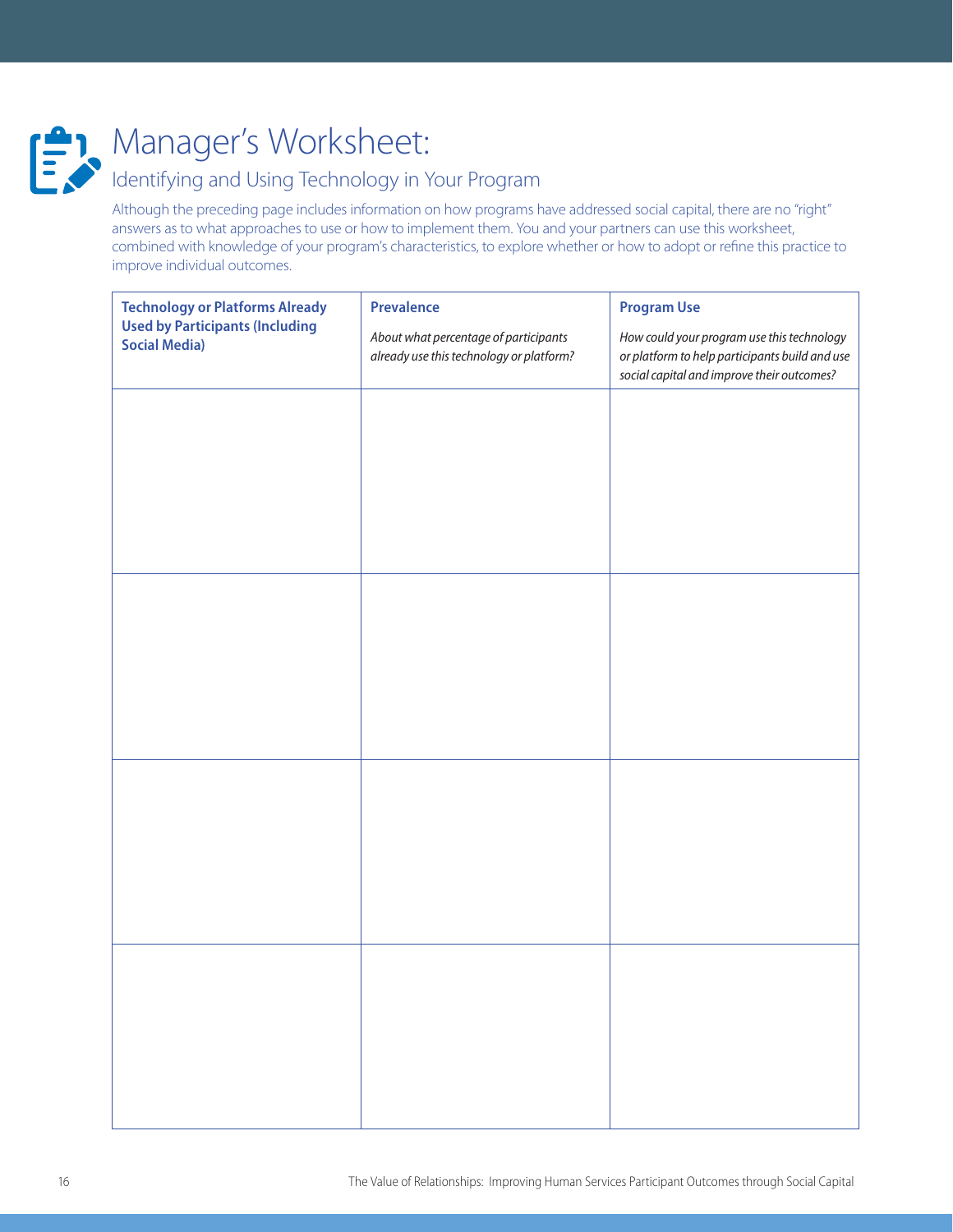### <span id="page-19-0"></span>**Using Data to Inform Decisions**

Data are especially helpful to understand social capital connections that support your program outcomes. For example, asking reentry-program participants to list their relationships might reveal some connections likely to hinder, rather than help, a participant's efforts to avoid returning to the same circle of friends engaged in criminal activities. By [measuring relevant](https://aspe.hhs.gov/system/files/pdf/262956/FINALSocialCapitalMeasurementBrief.pdf)  [activities or characteristics,](https://aspe.hhs.gov/system/files/pdf/262956/FINALSocialCapitalMeasurementBrief.pdf) a program demonstrates to its participants that it values how they build and use social capital and helps them appreciate the roles relationships can play in their lives.<sup>29</sup>

Some programs are making efforts to use stronger data practices and logic models to design more effective programs and measure social capital's impact on program results. However, organizational use of social capital data varies greatly, and many programs are in the early stages of conducting evaluations on social capital interventions and determining what data to gather.

#### *External Expertise*

Using social capital data effectively may require external resources and expertise to ensure its reliability. However, programs report that the return is usually worth the investment. Data can demonstrate effectiveness to participants, funders, and other stakeholders, and it can help managers improve the design and implementation of social capital activities.

#### *Logic Models*

Logic models are an important tool to identify areas for improvement. They are a type of map that outlines step-by-step how programs use resources and activi-

ties to achieve short- and long-term outcomes. You can use logic models to illustrate how your program helps participants specifically build and leverage social capital to meet their goals. [This tool](https://aspe.hhs.gov/how-include-social-capital-human-services-program-logic-model)<sup>30</sup> demonstrates how human services programs can use a logic model to map out the role social capital plays in their programs. It provides hypothetical examples and a blank tool you can fill in for your own program.

## Emerging Practices in Action

[Roca Inc.](https://aspe.hhs.gov/system/files/aspe-files/262741/rocacasestudy.pdf)<sup>31</sup> uses an "efforts to outcomes" data software program that tracks the frequency and types of outreach used with youth and their networks. Volunteer researchers perform the statistical analyses. Roca's data show that the more contact the organization has with a youth, the less likely the youth is to return to a correctional facility. With a relentless, data-driven intervention model and outcomes that are best-in-class, Roca changes the landscape of opportunity for young people.

[FII-Detroit](https://aspe.hhs.gov/system/files/aspe-files/262741/fiicasestudy.pdf)<sup>32</sup> uses its UpTogether platform, where families answer 10 questions monthly in an online journal, including a question on social capital about whom they helped that month and who helped them. They answer using a dropdown box that includes categories such as *assistance with transportation*, *child care*, *information sharing*, *aid to a sick or elderly neighbor*, and *a loan or donation of money*. They are then asked to estimate the market or dollar value of the help. Staff noted that some families report the most difficulty with this valuation data point because sharing resources comes so naturally. FII-Detroit uses these data to highlight how much social capital families exchange over time. FII-Detroit is currently reimagining this platform, using qualitative data from a human-centered design process, and future iterations of the platform will allow groups to access interactive digital tools for sharing social support and practical resources to help each other reach their goals.

#### How data use builds . . .

**Bonding social capital:** When participants are involved in the datagathering process, they may become more aware of the number and quality of their relationships with others like them and how those relationships may help or hinder them in meeting their goals.

**Bridging social capital:** Gathering data on relationships can demonstrate where participants have existing relationships across diverse groups and where there are gaps. This type of data examination can help participants identify opportunities to leverage their existing connections.

**Linking social capital:** Programs can analyze social capital data to assess and demonstrate program impact, potentially enabling partnerships with funders or other community organizations that can lead to new connections for participants that improve outcomes.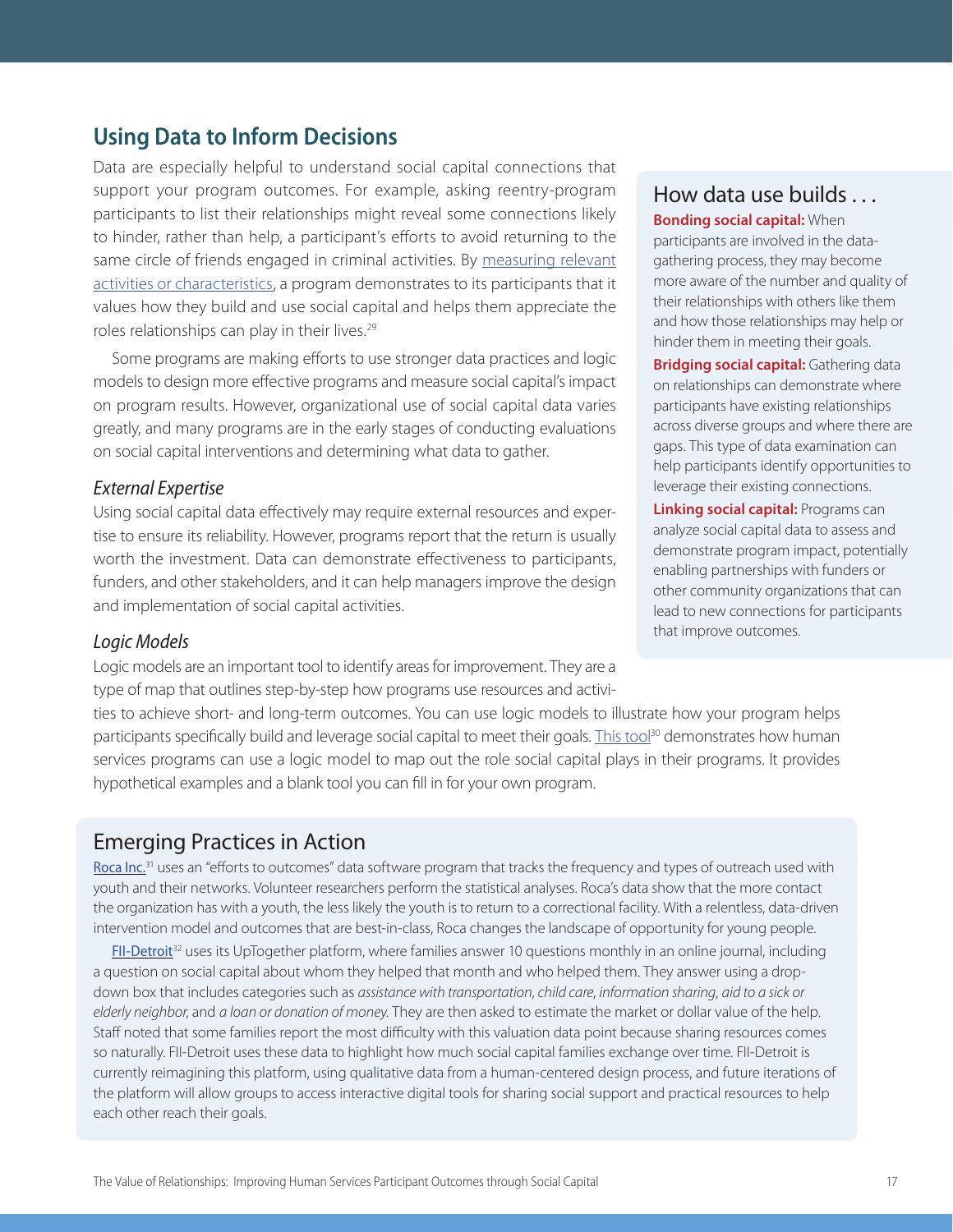

# Using Data and Logic Models for Social Capital Decision-Making and Evaluation

Although the preceding page includes information on how programs have addressed social capital, there are no "right" answers as to what approaches to use or how to implement them. You and your partners can use this worksheet, combined with knowledge of your program's characteristics, to explore whether or how to adopt or expand this practice in your organization to improve individual outcomes. For more information, see this brief, *[Measuring Social Capital in Human](https://aspe.hhs.gov/system/files/pdf/262956/FINALSocialCapitalMeasurementBrief.pdf) [Services Programs](https://aspe.hhs.gov/system/files/pdf/262956/FINALSocialCapitalMeasurementBrief.pdf)*, and this tool, *[How to Include Social Capital in a Human Services Program Logic Model](https://aspe.hhs.gov/how-include-social-capital-human-services-program-logic-model)*. 33

What data points are your organization currently gathering to understand how social capital is being used in your programs? Are these data points being shared with participants? Are they being used to help participants build better connections?

Do you have a way for individuals to *assess or monitor* their own levels of social capital, whether bonding, bridging, or linking?

To what extent does your organization currently use these data points or measures, if at all? What else can your organization do with the data to evaluate and improve programming?

Does your organization have a logic model that explains how you plan to use social capital to help achieve program goals? Are you collecting the data you need to determine whether you are meeting program goals and to make your case to funders?

What other data would help your organization support social capital development? What additional resources or changes in structure would be necessary for your organization to gather this data?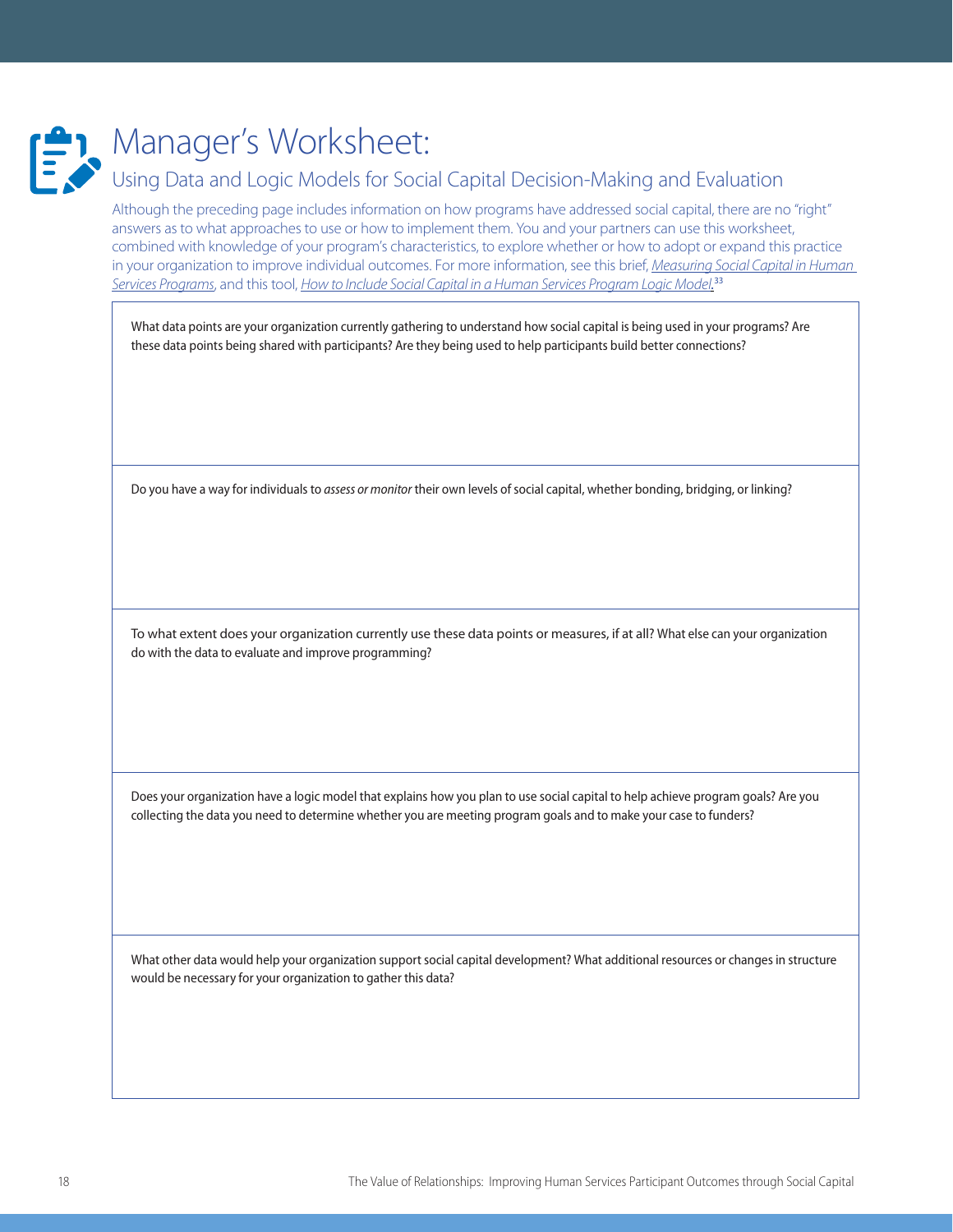# <span id="page-21-0"></span>**Fostering Opportunities for Organic Connections**

Overall, the programs we examined emphasized that organic connections are the most meaningful for long-term outcomes. However, programs can take intentional steps to ensure there is a structured, supportive physical and emotional environment to more easily enable those organic connections to initially form and then grow over time.

There are several ways in which programs can try to make it easier for organic connections to form.

#### *Food and Social Time*

Many programs we reviewed help people develop relationships by creating a welcoming atmosphere. For instance, we heard numerous examples of social capital activities involving food or games when we spoke to programs.

#### *Physical Space*

Some programs reported using an open space where everyone, from the head of the organization to the newest program participant, was comfortable and open to interaction. Spaces with a lot of open seating, a comfortable temperature, and a welcoming atmosphere may encourage participants to spend time in the space and begin connecting with others there.

#### *Structured Opportunities*

Some programs use icebreakers, regular reflection times, or other structured activities to facilitate initial relationship-building. For example, a program might host a regular morning greeting exercise in a designated central workspace.

#### How supportive spaces and opportunities build . . .

**Bonding social capital:** Providing an open space large enough for several people to gather can enable participants to form meaningful relationships with each other, perhaps allowing a few peer-group participants to continue a discussion after a formal group session ends. For example, a welcoming reception area or lounge with ample seating can offer individuals the opportunity to connect.

**Bridging social capital:** Opportunities to connect and the spaces in which to do so are also resources important for relationship-building with individuals who differ from participants. A comfortable space can facilitate meetings between current participants and other groups or individuals, potentially enabling reciprocal relationships to form. A program organizer might say, for example, "Let's meet at your program this week and mine the next."

**Linking social capital:** Creating appropriate spaces can reduce barriers in social situations in which one person is perceived as more powerful than another. For example, a potluck dinner for participants, staff, and community partners can break down barriers and provide an opportunity for connections with individuals in positions of power to flourish.

#### Emerging Practices in Action

[Connections to Success](https://aspe.hhs.gov/system/files/aspe-files/262741/ctscasestudy.pdf)<sup>34</sup> forms a gratitude circle each morning. Participants in the circle take turns sharing something that each one is grateful for. The subject matter ranges from light-hearted to deeply personal, and sharing in this way provides an opening for participants to make organic connections immediately after the initial activity. Instead of a traditional break room designated for staff and volunteers, the program has a common area available to participants, staff, and volunteers to encourage equitable social interaction.

[CAP Tulsa's](https://aspe.hhs.gov/system/files/aspe-files/262741/captulsacasestudy.pdf)<sup>35</sup> Early Head Start and Head Start schools are physically designed to encourage group socialization. For example, a school might have a large entryway to allow parents to chat during pick-up and drop-off times, or a school may offer coffee or comfortable seating areas so parents and teachers can mingle on site.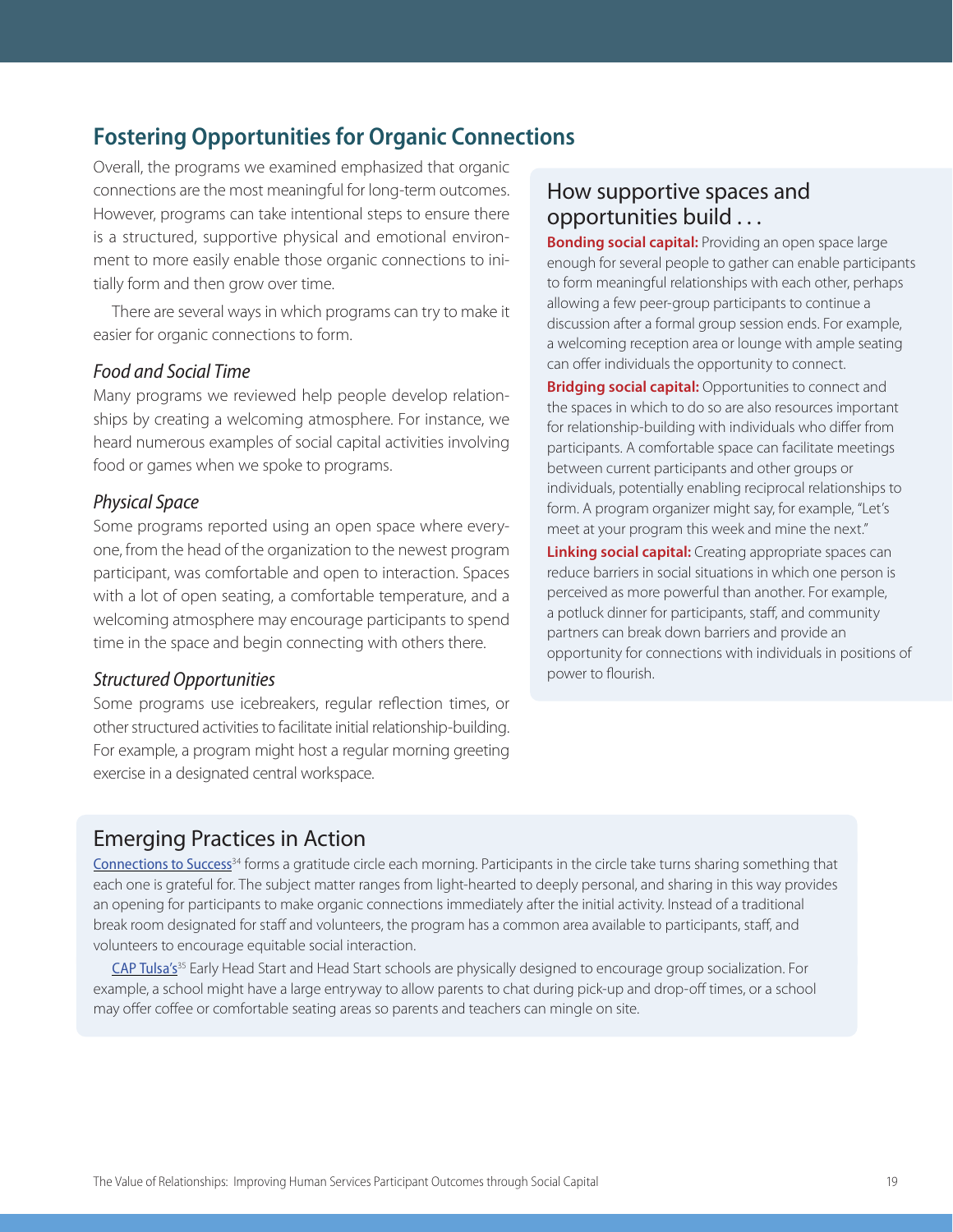

#### Creating Spaces and Opportunities that Foster Organic Connections

Although the preceding page includes information on how programs have addressed social capital, there are no "right" answers as to what approaches to use or how to implement them. You and your partners can use this worksheet, combined with knowledge of your program's characteristics, to explore whether or how to adopt or refine this practice to improve individual outcomes.

To what extent might increased organic connections among participants and with other organizational stakeholders improve program outcomes? How?

What are the most comfortable spaces or times in your organization for you and your participants to interact or for them to interact with each other?

In these spaces or times, can participants interact with someone from any part of the organization? Are there ways to make them more welcoming or to bring in a broader array of stakeholders?

How can you make "connection times" more frequent or accessible, or include more participants?

To what extent do existing structured activities facilitate relationship-building? Are there ways to add new structured-engagement opportunities or restructure existing ones to further program goals while creating an opportunity for relationships to begin to form?

To what extent does your program already use food and social time to encourage mingling and relationship-building? Are there ways to increase the opportunities for participants and other stakeholders to spend time together in a relaxed and informal environment to further program goals?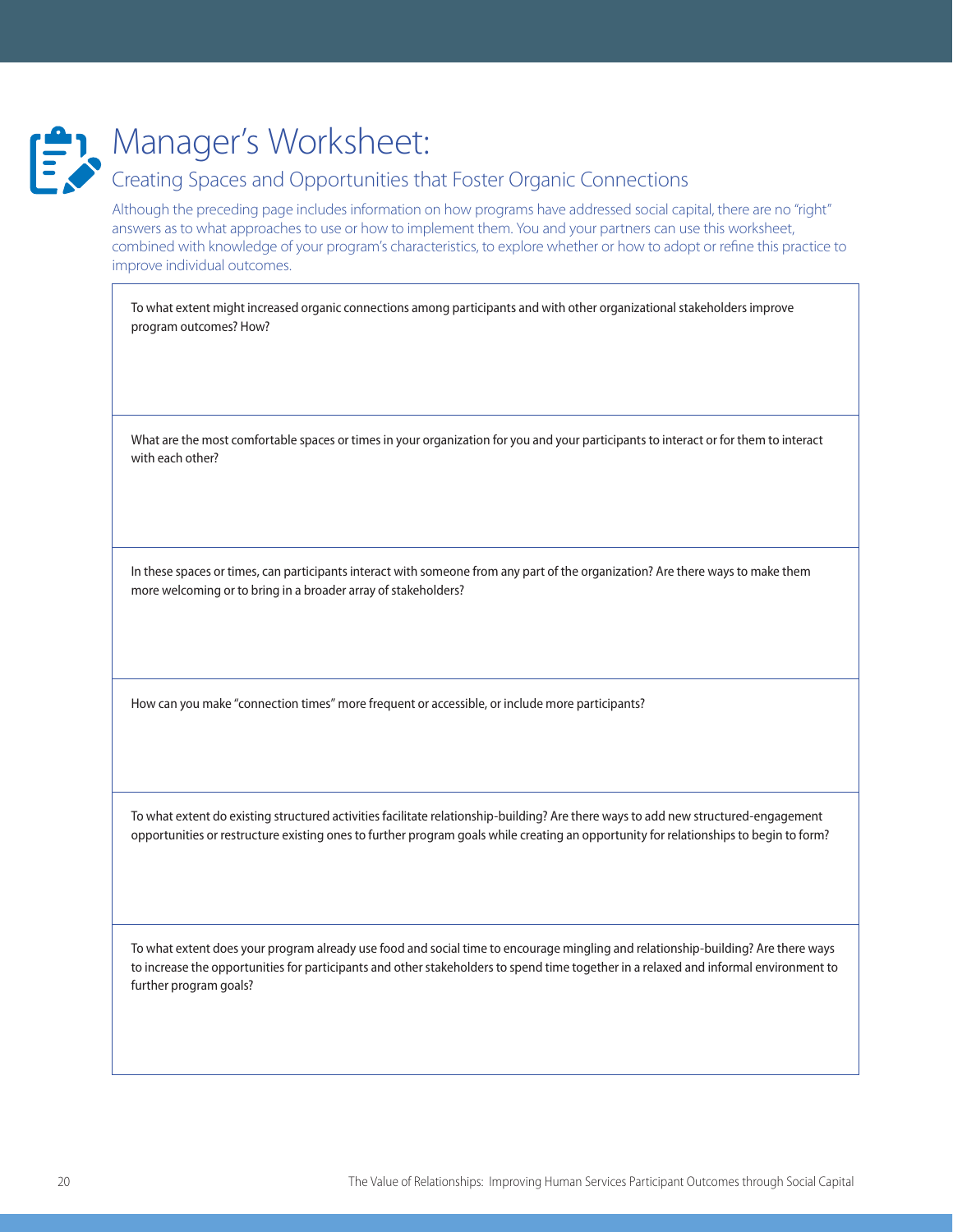# <span id="page-23-0"></span>**Qualified Individuals or Alumni in Programming and Staffing**

Developing trust *within* programs may also be important to building social capital. Intentionally hiring alumni or individuals with experiences similar to participants can increase the organization's credibility with current participants and help them establish trusting relationships with staff who have a familiar background. These staff members can serve as concrete models of success and validate the sincerity of the program for those following in their footsteps. As staff, they can also provide honest feedback for program improvement.

There are several factors to consider when selecting alumni or similar individuals to participate in programming and staffing.

#### *Qualifications*

Not all alumni will be qualified to work in a program. If qualified, however, alumni can add value in multiple ways, including working in the program, participating in social events, volunteering, and contributing their own social capital to the program.

#### *Balance*

Although alumni and other similarly experienced staffers offer a wealth of positive qualities, directors and managers may want to balance these qualities with those of other staff who have different experiences and expertise needed by the organization.

## How including staff with similar experiences builds . . .

**Bonding social capital:** Alumni or staff with past experiences similar to current program participants can understand what participants are going through. It may be easier for participants to share information and build trust. Stigma or fear about asking for help or creating new connections may be reduced if participants feel they are in a safe space and have leaders or facilitators with similar backgrounds.

**Bridging social capital:** Alumni or staff may be able to use shared experiences to more easily connect participants to new networks of people with different backgrounds, such as those alumni or staff formed during their upward economic mobility and success in achieving their goals during or after the program or experience.

#### *Training and Assessment*

Alumni or other individuals with backgrounds similar to participants can gain relevant experience by starting as volunteers or interns. They can train and acquire valuable skills while the organization and individual mutually determine whether they would be a good fit.

#### Emerging Practices in Action

[RecycleForce](https://aspe.hhs.gov/system/files/aspe-files/262741/social-capital-incarcerated-reentering-individuals.pdf) is an employment social enterprise in Indianapolis, Indiana, helping formerly incarcerated individuals "rebuild their lives" by providing "comprehensive social services and gainful employment" at a recycling factory. RecycleForce<sup>36</sup> promotes particularly qualified participants to serve as supervisors. These staff mentor other program participants, and offer additional insight into and support for program implementation, while simultaneously building up their own resumes.

**Hudson Link for Higher Education in Prison in New York State** provides college education, life skills, and reentry support to incarcerated and formerly incarcerated individuals. Roughly three-quarters of the staff and managers are program graduates or were formerly incarcerated. The executive director credits much of his success in growing the program to the fact that he and other staff are alumni and that correctional personnel and other community leaders have witnessed the benefits of their transformation.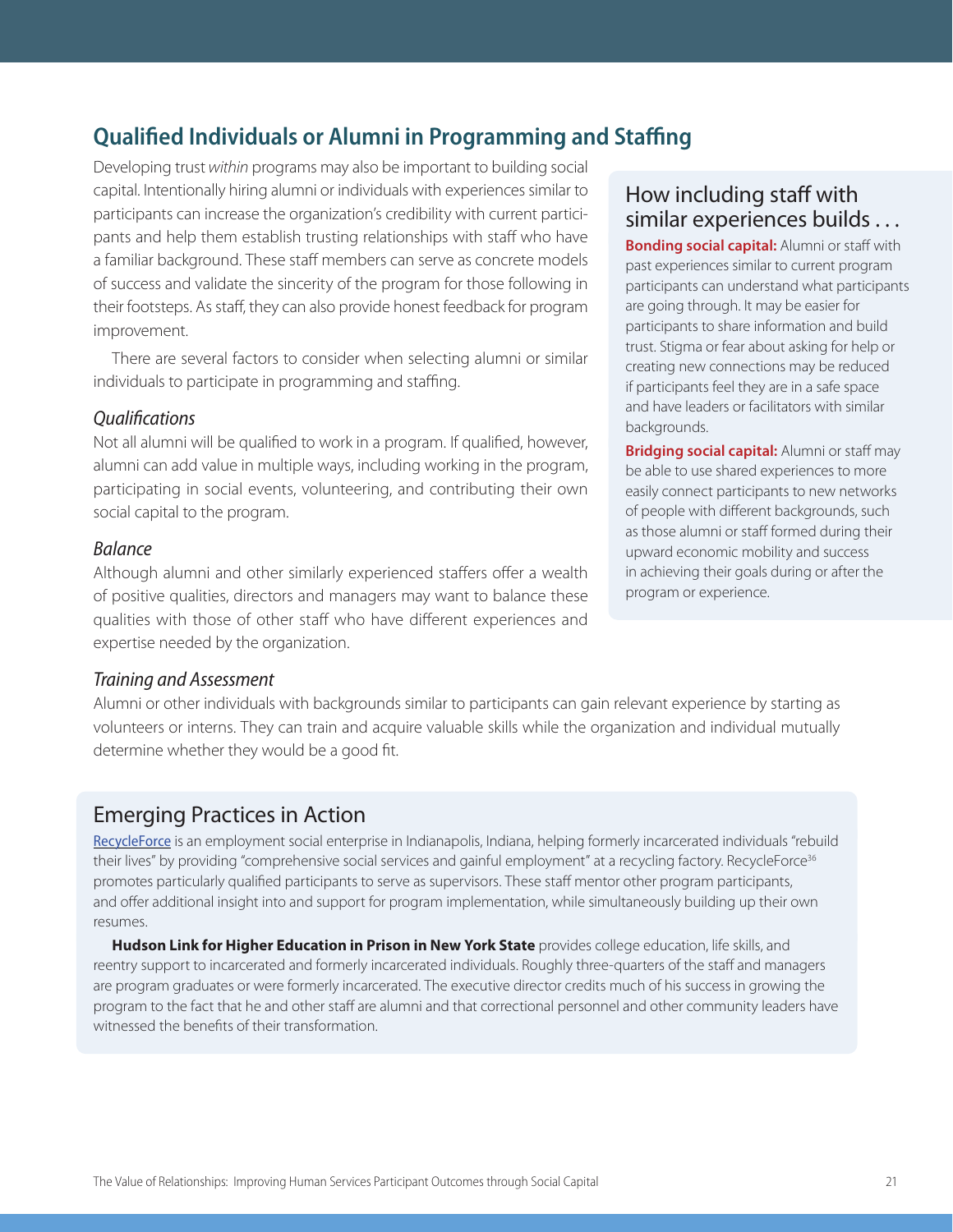

# Including Qualified Individuals or Alumni in Programming and Staffing

Although the preceding page includes information on how programs have addressed social capital, there are no "right" answers as to what approaches to use or how to implement them. You and your partners can use this worksheet, combined with knowledge of your program's characteristics, to explore whether or how to adopt or expand this practice to improve individual outcomes.

How can your alumni provide honest input for program improvement?

To what extent might hiring qualified alumni or individuals with similar experiences further program outcomes? How so?

Would program participants say that they feel their experiences are reflected in staff members' backgrounds? If not, how can you recruit and hire volunteers and staff with whom participants can relate?

How can you equip program alumni with the skills and qualifications needed to serve as staff members?

What additional support might alumni staff members need?

Which, if any, specific alumni or staff members do participants name as being role models?

What are the characteristics that make someone a role model? How can you encourage participants to build relationships with role models in the program?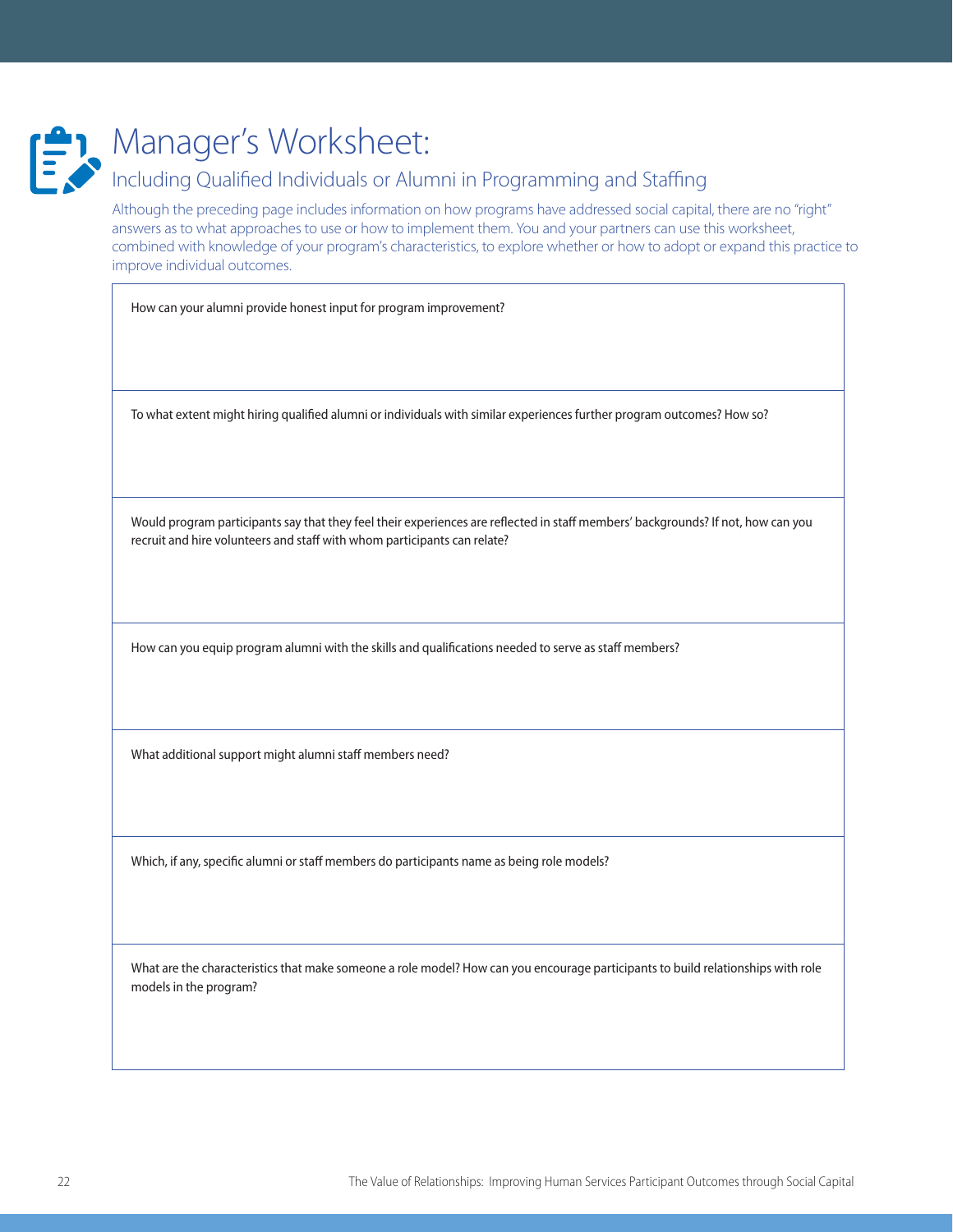## <span id="page-25-0"></span>**Emphasis on Accountability**

Accountability is a key aspect of social capital relationships. Social capital grows when people hold each other "to their word." In some programs, interpersonal accountability may consist of agreements or commitments in which participants, peers, staff, and volunteers explicitly state what they expect of each other and establish mechanisms to check in on or verify fulfillment of promises. Such agreements can add transparency, consistency, predictability, and longevity to relationships. They are not rules or mandates in themselves, but they clarify and support program relationships and the expectations of all involved in them.

While accountability is important, structuring it can be difficult. Some programs initiate accountability agreements for the entire group. In others, two peers might make informal agreements to hold each other accountable, or a participant and a community member may do so.

#### *Be Aware of Participants' Past Experiences*

It is important to recognize that participants may be vulnerable due to a history of broken commitments from institutions or individuals close to them, so meeting expectations on the program side is especially important to building trust.

#### How accountability builds . . .

**Bonding social capital:** A feeling of accountability enhances the interpersonal confidence and trust individuals need to work together. Organizations can foster this accountability by encouraging participants to connect with each other through explicit agreements or commitments. Doing so also builds positive reciprocal relationships and cements bonding social capital.

**Bridging social capital:** Individual social capital can be built through accountability structures between two or more people in a bridging social capital relationship. An excellent example is a mentoring relationship, in which participants are expected to communicate and connect with each other, give and seek advice, and respect alternative views.

#### *Build in Flexibility*

The type of relationship that would most benefit a participant may vary from person to person. Building flexibility into agreements allows relationships to best meet the needs of individual participants upon program entry and over time. This can help to ensure that agreements are an asset rather than a burden. One way to think about this is to develop an agreement that provides guidelines for the relationship. This accountability structure is not intended to mandate what interactions look like, just to clarify expectations.

#### Emerging Practices in Action

**Circles of Support and Accountability** pairs volunteers with formerly incarcerated individuals (known as *core members*) to help them adjust to life after release from prison. These volunteers establish relationships with core members that are based on mutuality, equality, and an agreement (or "covenant") to work toward creating lasting and responsible friendships, free of risk for further harmful conduct.

**Open Table** is a national nonprofit organization that trains members of faith communities, businesses, health care systems, and other entities to invest in social capital building with members of their communities with complex needs. In the Open Table model, volunteers make a year-long commitment to a reciprocal relationship with an individual or family to help that individual or family improve health and economic outcomes. These volunteers provide encouragement, assistance with life skills, and connections to social capital in the community. Program volunteers and participants create a mutually acceptable "after plan," which formalizes a commitment to sustain the relationships and social capital networks created.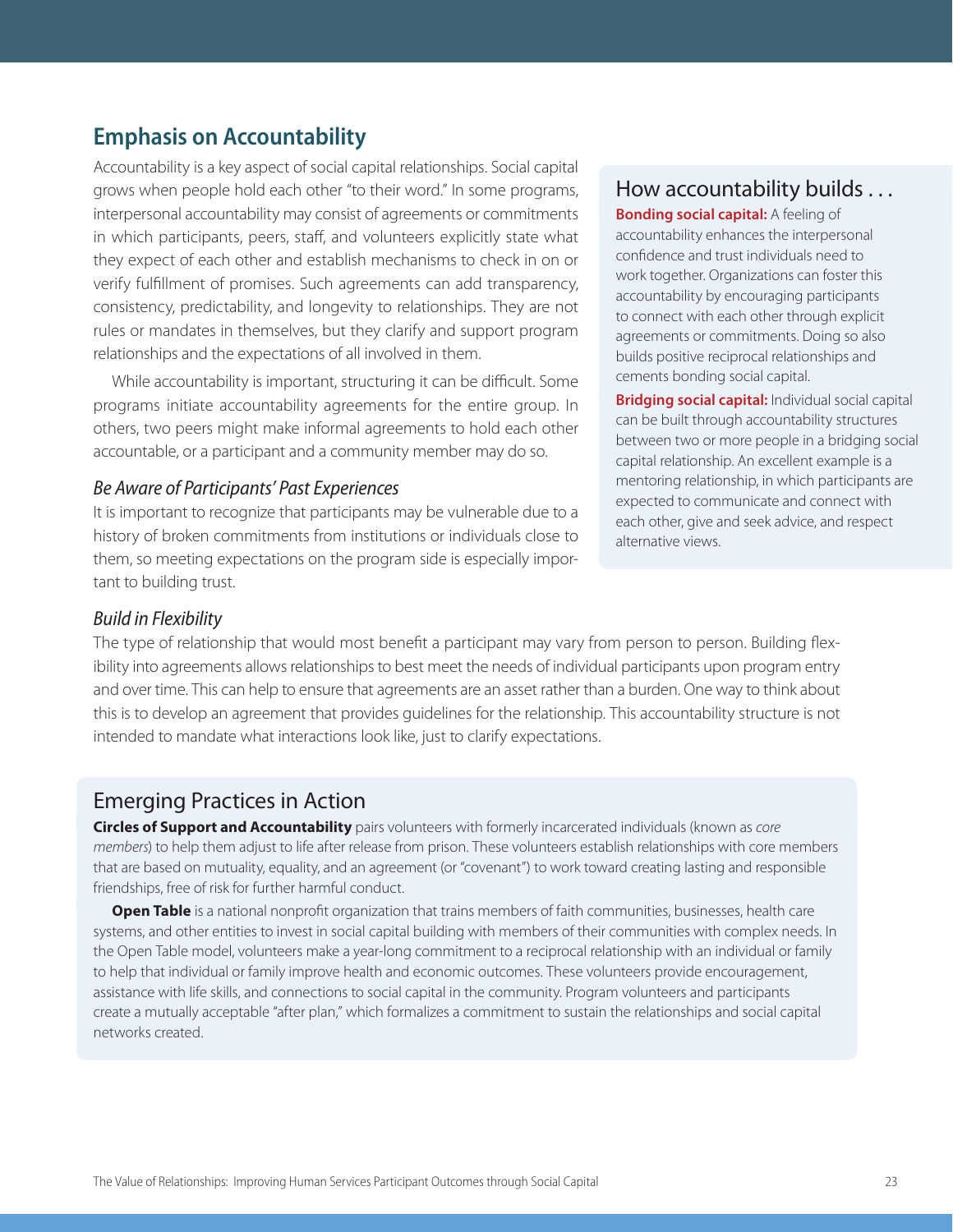

# Emphasizing Accountability

Although the preceding page includes information on how programs have addressed social capital, there are no "right" answers as to what approaches to use or how to implement them. You and your partners can use this worksheet, combined with knowledge of your program's characteristics, to explore whether or how to adopt or expand this practice to improve individual outcomes.

*To what extent might an emphasis on accountability among participants and other stakeholders help strengthen progress toward program outcomes?*

If you think an accountability agreement is right for your program, consider what you would want it to include. Often programs write agreement templates with spaces to enter any relevant names, dates, and signatures. Items to consider incorporating may include relationship goals, minimum program commitments and responsibilities, norms for interaction, a timeline with end or renewal dates, and confidentiality expectations and limitations. For example, a mentoring program may consider including something like the following as part of its template:

*This is an agreement between \_\_\_\_\_\_\_[name]\_\_\_\_\_\_\_ and \_\_\_\_\_\_\_[name]\_\_\_\_\_\_\_. Our goal as a mentoring pair is to support \_\_\_\_\_\_\_[name]\_\_\_\_\_\_\_ in achieving their career, education, and well-being goals. We agree to form a two-way relationship, where each participant is valued and is able to contribute to the relationship. We will prioritize building trust and maintaining an open, honest relationship. We agree to meet \_\_[frequency]\_\_ for at least \_\_[time period]\_\_ , after which time we will mutually consider whether to extend our commitment. If we opt to communicate outside of regular in-person meetings, we prefer to communicate via \_\_[text/email/phone call]\_\_. We commit to holding any information shared between us as confidential and private, except in cases where the safety of an individual is at risk.*

| <b>Agreement Topic</b>                        | <b>Relevant Text to Include in Agreement</b> |
|-----------------------------------------------|----------------------------------------------|
| Goal(s) of relationship                       |                                              |
| Roles and responsibilities for<br>each person |                                              |
| Commitments by each<br>person                 |                                              |
| Other topics as needed                        |                                              |
| Other topics as needed                        |                                              |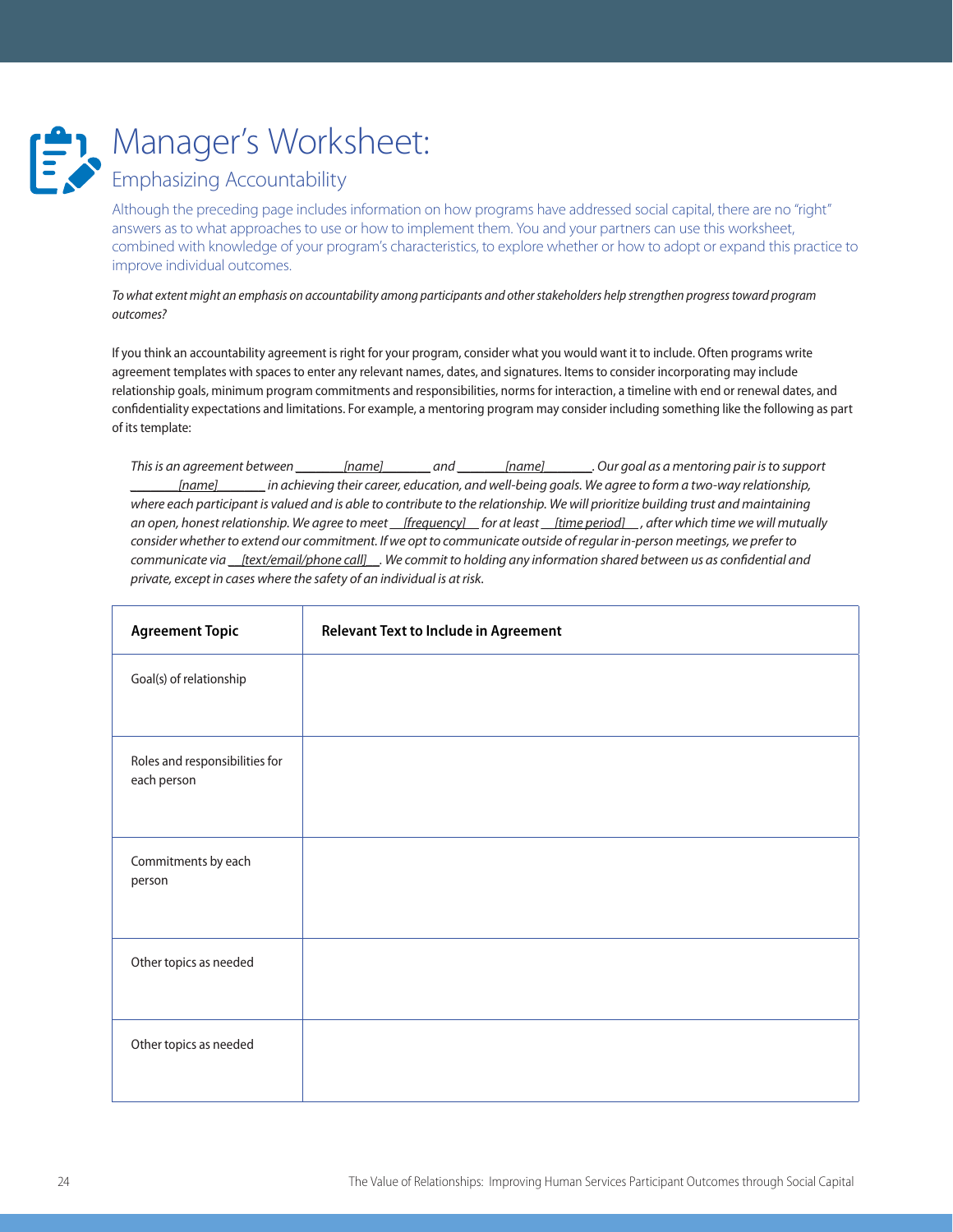# <span id="page-27-0"></span>**Notes**

1. Jacobs, J. (1961). *The death and life of great American cities.* Random House; Bourdieu, P. (1986). The forms of capital. In J. G. Richardson (Ed.), *Handbook of theory and research for the sociology of education* (pp. 241–258), Greenwood; Coleman, J. (1988). Social capital in the creation of human capital. *American Journal of Sociology, 94*, S95–S120.<https://doi.org/10.1086/228943>

2. Ibid.

3. Couloute, L., & Kopf, D. (2018, July). *Out of prison and out of work: Unemployment among formerly incarcerated people*. Prison Policy Initiative. <https://www.prisonpolicy.org/reports/outofwork.html>

4. Berg, M. T., & Huebner, B. M. (2011). Reentry and the ties that bind: An examination of social ties, employment, and recidivism. *Justice Quarterly*, *28*(2), 382–410. <https://doi.org/10.1080/07418825.2010.498383>

5. Putnam, R. (2000). *Bowling alone: The collapse and revival of American community.* Simon and Schuster.

6. Szreter, S., & Woolcock, M. (2004). Health by association? Social capital, social theory, and the political economy of public health. *International Journal of Epidemiology*, *33*(4), 650–667.<https://doi.org/10.1093/ije/dyh013>

7. Woolcock, M. (2001). Microenterprise and social capital: A framework for theory, research, and policy. *Journal of Socio-Economics, 30*(2), 193–198. [https://doi.org/10.1016/S1053-5357\(00\)00106-2](https://doi.org/10.1016/S1053-5357(00)00106-2)

8. Torche, F., & Valenzuela, E. (2011). Trust and reciprocity: A theoretical distinction of the sources of social capital. *European Journal of Social Theory*, *14*(2), 181–198.<https://doi.org/10.1177/1368431011403461>

9. The state of social capital in America: Hearing before the Joint Economic Committee, 155 Cong. (2017) (Testimony of Robert Putnam). [https://www.jec.senate.gov/public/\\_cache/files/737fd99b-fff6-4091-94b9-2e57d3b30f8f/what-we-do-together-the-state-of](https://www.jec.senate.gov/public/_cache/files/737fd99b-fff6-4091-94b9-2e57d3b30f8f/what-we-do-together-the-state-of-social-capital-in-america-today.pdf) [-social-capital-in-america-today.pdf](https://www.jec.senate.gov/public/_cache/files/737fd99b-fff6-4091-94b9-2e57d3b30f8f/what-we-do-together-the-state-of-social-capital-in-america-today.pdf)

10. Giordano, G., & Lindstrom, M. (2010). The impact of changes in different aspects of social capital and material conditions on self-rated health over time: A longitudinal cohort study. *Social Science and Medicine, 70*(5), 700–710. [https://doi.org/10.1016/](https://doi.org/10.1016/j.socscimed.2009.10.044) [j.socscimed.2009.10.044](https://doi.org/10.1016/j.socscimed.2009.10.044) **&**; Morgan, A. R., Rivera, F., Moreno, C., & Haglund, B. J. A. (2012). Does social capital travel? Influences on the life satisfaction of young people living in England and Spain. *BMC Public Health, 12,* Article 138. [https://doi.org/10.1186/](https://doi.org/10.1186/1471-2458-12-138) [1471-2458-12-138](https://doi.org/10.1186/1471-2458-12-138) (3"; Summarch, A. (2011). Facilitating trust engenderment in secondary school nurse interactions with students. Journal of School Nursing, 27(2), 129–138. [https://doi.org/10.1177%2F1059840510392786](https://doi.org/10.1177/1059840510392786) **&**; Oksanen, T., Kouvonen, A., Vahtera, J., Virtanen, M., & Kivimäki, M. (2010). Prospective study of workplace social capital and depression: Are vertical and horizontal components equally important? *Journal of Epidemiology and Community Health, 64*, 684–689. [http://dx.doi.org/10.1136/](http://dx.doi.org/10.1136/jech.2008.086074) jech.2008.086074

11. Zoorob, M., & Salemi, J. (2017). Bowling alone, dying together: The role of social capital in mitigating the drug overdose epidemic in the United States. *Drug and Alcohol Dependence, 173*, 1–9. <https://doi.org/10.1016/j.drugalcdep.2016.12.011>

12. Granfield, R., & Cloud, W. (2001). Social context and "natural recovery": The role of social capital in the resolution of drugassociated problems. *Substance Use and Misuse, 36*(11), 1543–1570. [https://doi.org/10.1081/JA-100106963](https://psycnet.apa.org/doi/10.1081/JA-100106963)

13. McDonald, S. (2015). Network effects across the earnings distribution: Payoffs to visible and invisible job finding assistance. *Social Science Research, 49*, 299–313. <https://doi.org/10.1016/j.ssresearch.2014.08.016>

14. Opportunity Nation & Measure of America. (2014). *Connecting youth and strengthening communities: The data behind civic engagement and economic opportunity.* [http://ssrc-static.s3.amazonaws.com/wp-content/uploads/2016/01/05133602/](http://ssrc-static.s3.amazonaws.com/wp-content/uploads/2016/01/05133602/Civic-Engagement-Report-2014.pdf) [Civic-Engagement-Report-2014.pdf](http://ssrc-static.s3.amazonaws.com/wp-content/uploads/2016/01/05133602/Civic-Engagement-Report-2014.pdf)

15. Small, M. (2007). Racial differences in networks: Do neighborhood conditions matter? *Social Science Quarterly, 88*(2), 320–343. <https://doi.org/10.1111/j.1540-6237.2007.00460.x>

16. Suttie, J. (2014, March 14). How social connections keep seniors healthy. *Greater Good Magazine*. [https://greatergood.berkeley](https://greatergood.berkeley.edu/article/item/how_social_connections_keep_seniors_healthy) [.edu/article/item/how\\_social\\_connections\\_keep\\_seniors\\_healthy](https://greatergood.berkeley.edu/article/item/how_social_connections_keep_seniors_healthy) $\mathbf{C}$ 

17. Zimmerman, E., Evans, B. F., Woolf, S. H., & Haley, A. A. (2012). *Social capital and health outcomes in Boston*. Virginia Commonwealth University Center on Human Needs. [https://societyhealth.vcu.edu/media/society-health/pdf/PMReport\\_Boston.pdf](https://societyhealth.vcu.edu/media/society-health/pdf/PMReport_Boston.pdf)

18. Saegert, S., Winkel, G., & Swartz, C. (2002). Social capital and crime in New York City's low‐income housing. *Housing Policy Debate, 13*(1), 189–226. <https://doi.org/10.1080/10511482.2002.9521439>

19. U.S. Department of Health and Human Services. (2020, August 17). *Cultural Competence in Health and Human Services*. [https://](https://npin.cdc.gov/pages/cultural-competence) [npin.cdc.gov/pages/cultural-competence](https://npin.cdc.gov/pages/cultural-competence)

20. Mayer, J., Roberts, R., & Barsade, S. (2008). Human abilities: Emotional intelligence. *Annual Review of Psychology, 59*, 507–536. https://doi.org/10.1146/annurev.psych.59.103006.093646